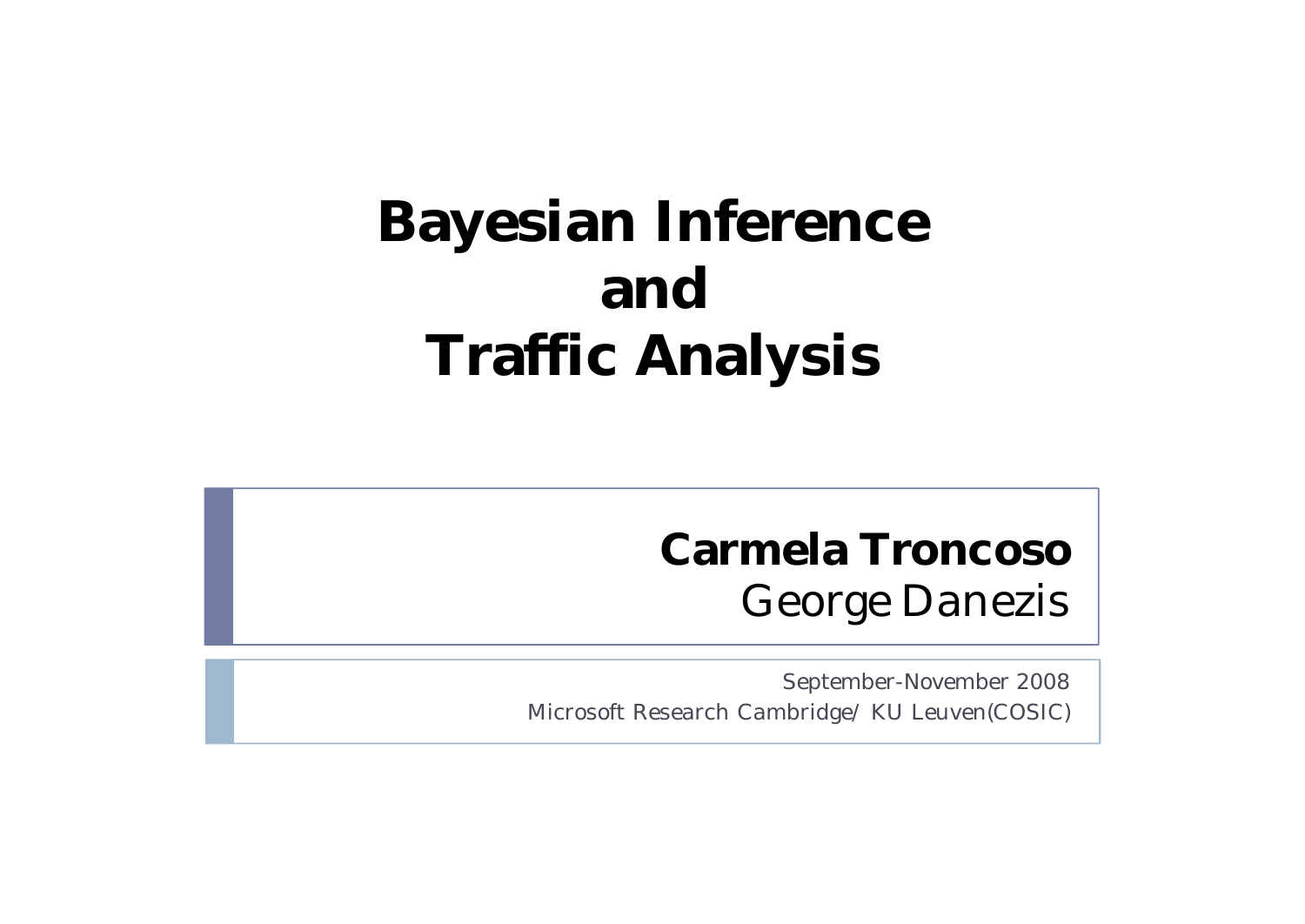# Anonymous Communications

- $\triangleright$  "Ell me who your friends are. ." =>Anonymous communications to hide communication partners
- High latency systems (e.g. anonymous remailers) use mixes [Chaum 81]: hide input/output relationship

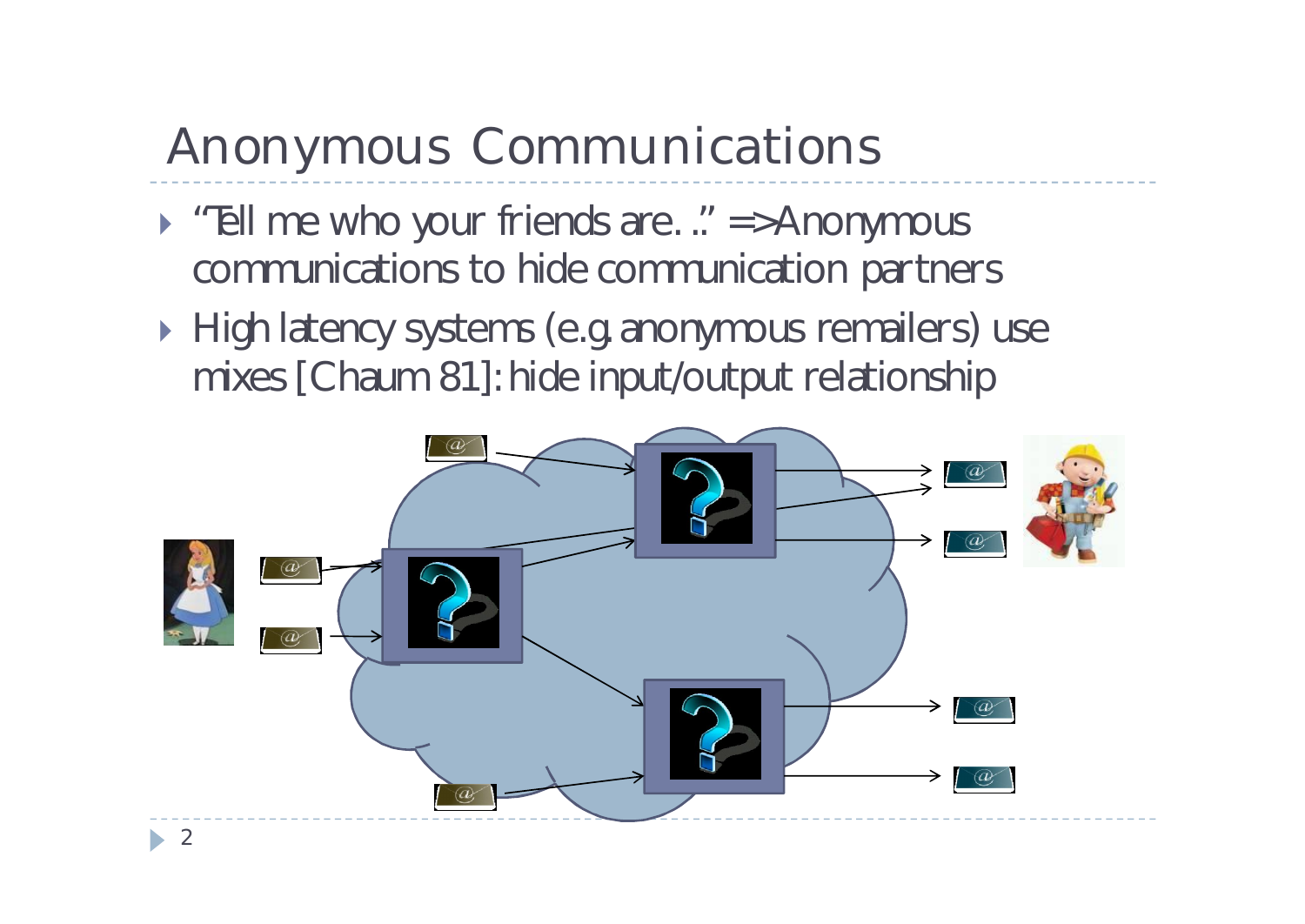# Anonymous Communications

- ▶ Attacks to mix networks
	- ▶ Restricted routes [Dan03]
	- ▶ Bridging and Fingerprinting [DanSyv08]
	- Social information:
		- ▶ Disclosure Attack [Kes03],
		- ▶ Statistical Disclosure Attack [Dan03],
		- ▶ Perfect Matching Disclosure Attacks [Tron08]
- ▶ Heuristics and specific models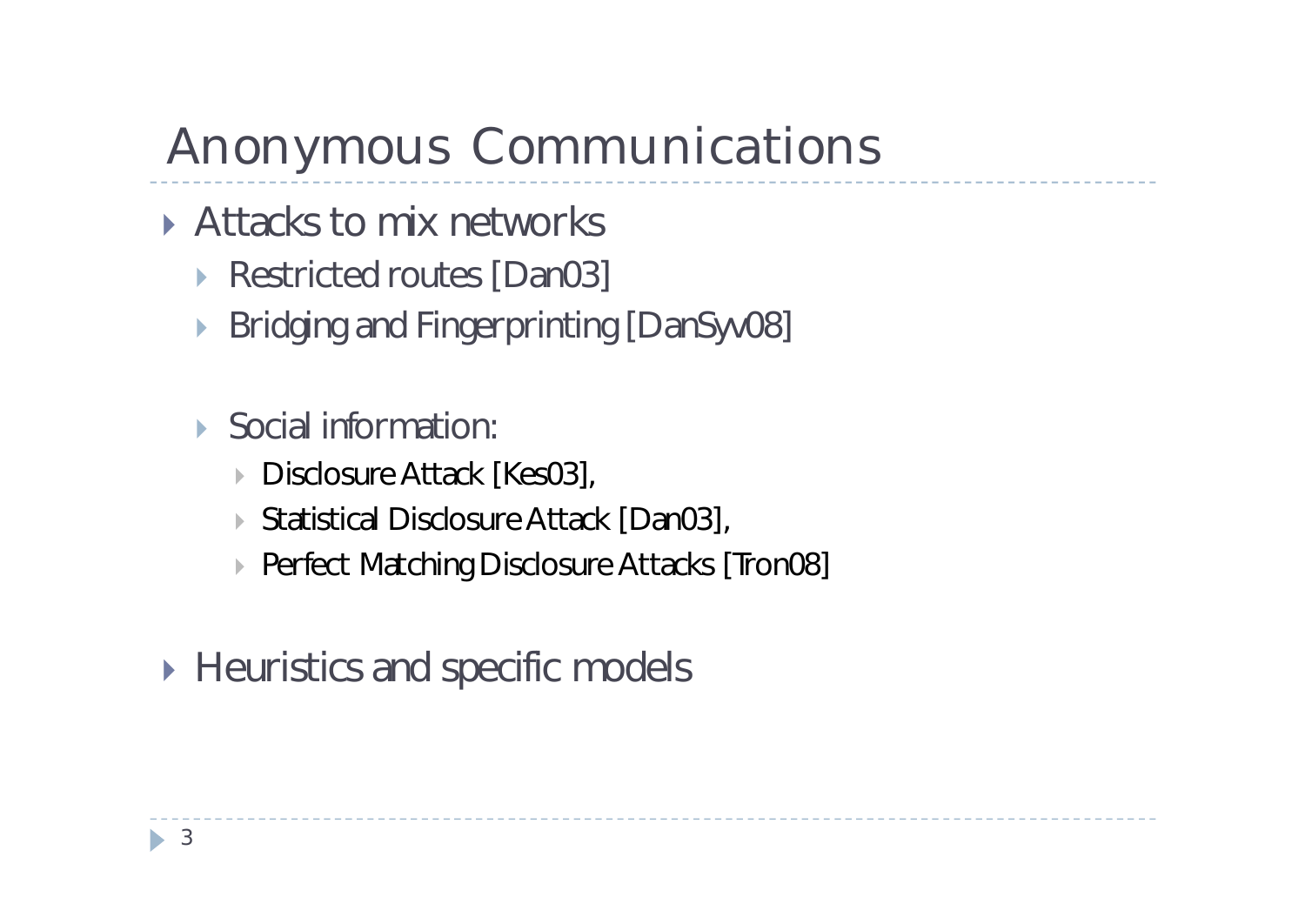▶ Determine probability distributions input-output

D

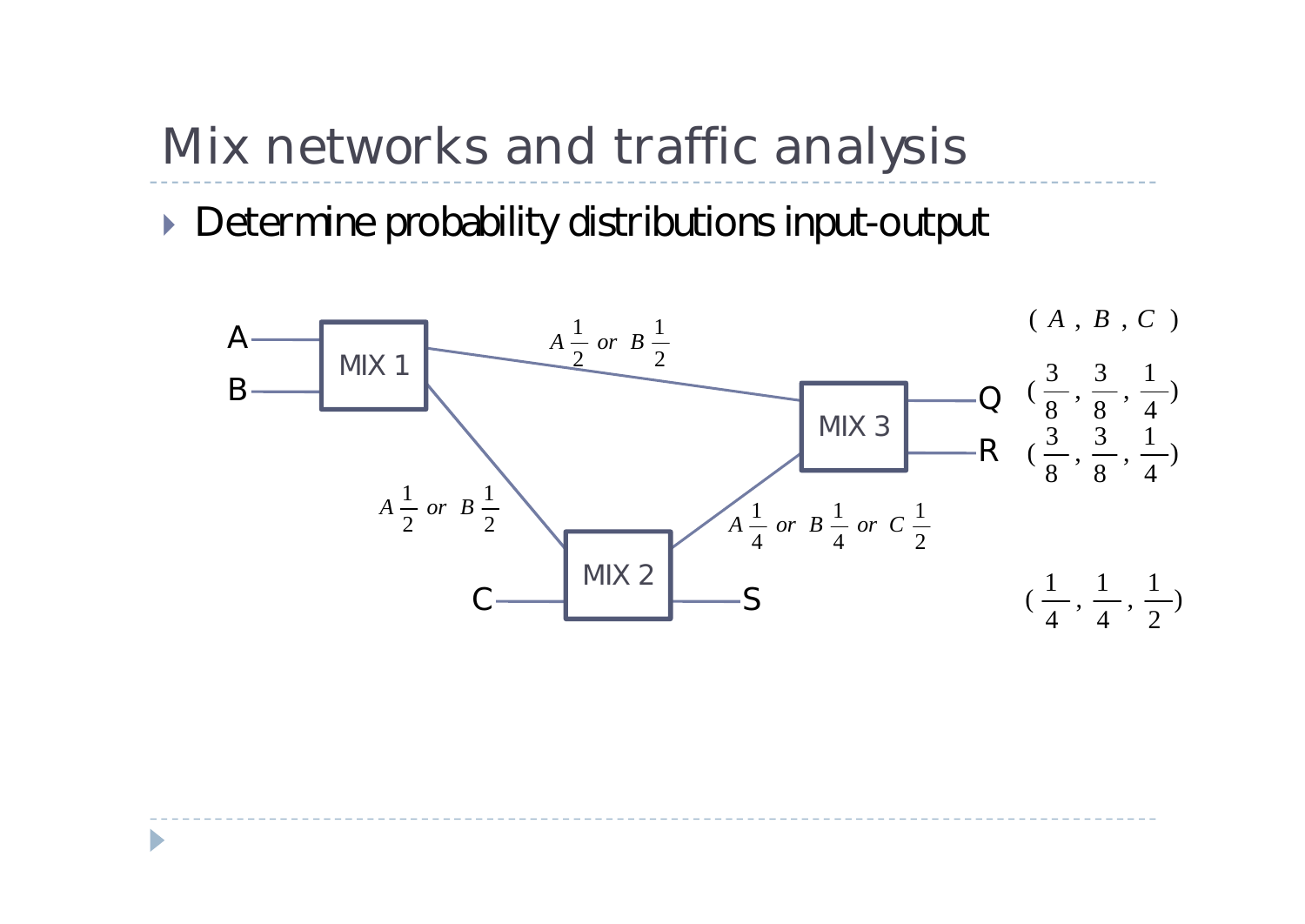▶ Constraints, e.g. length=2

D



Non trivial given observation!!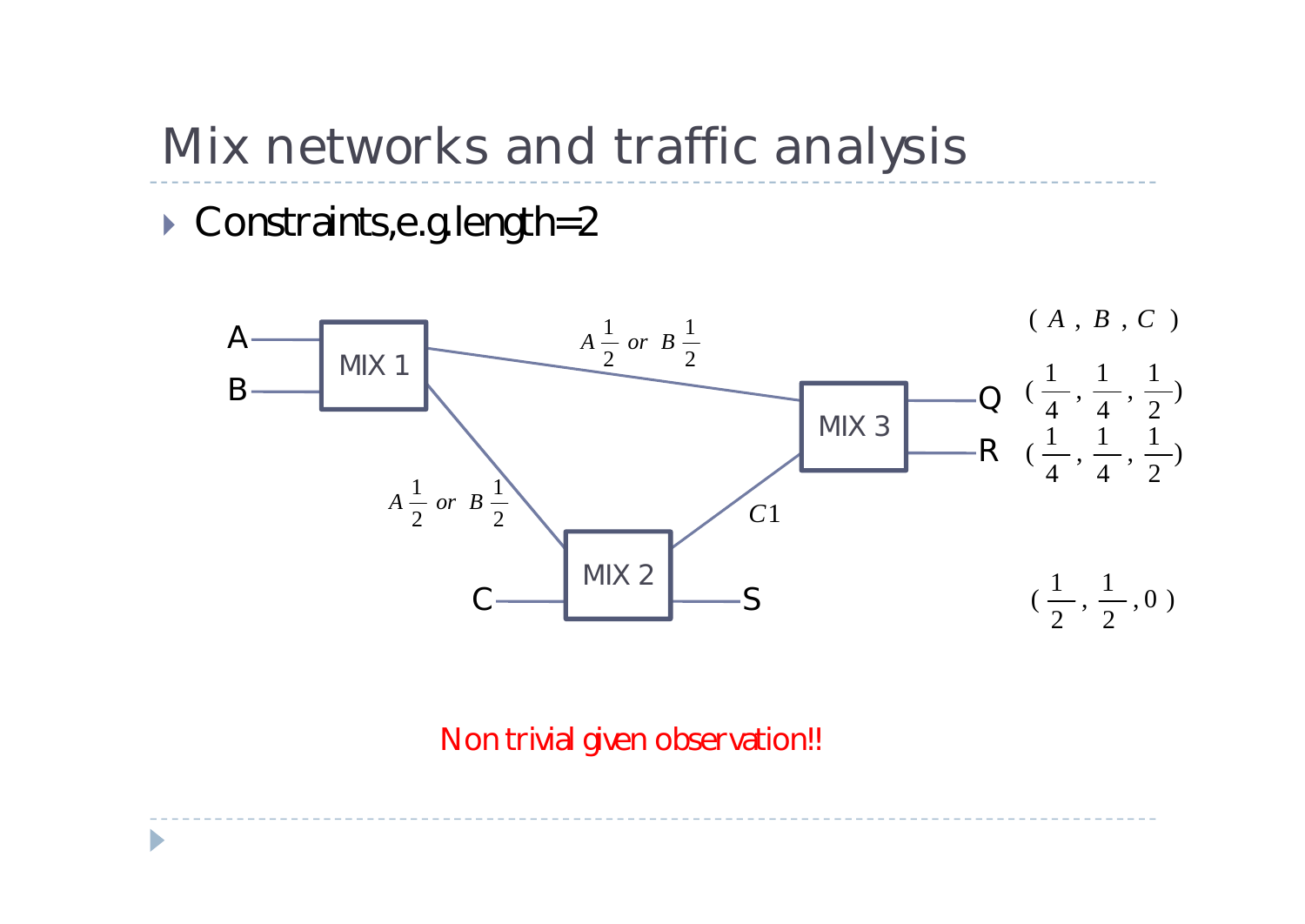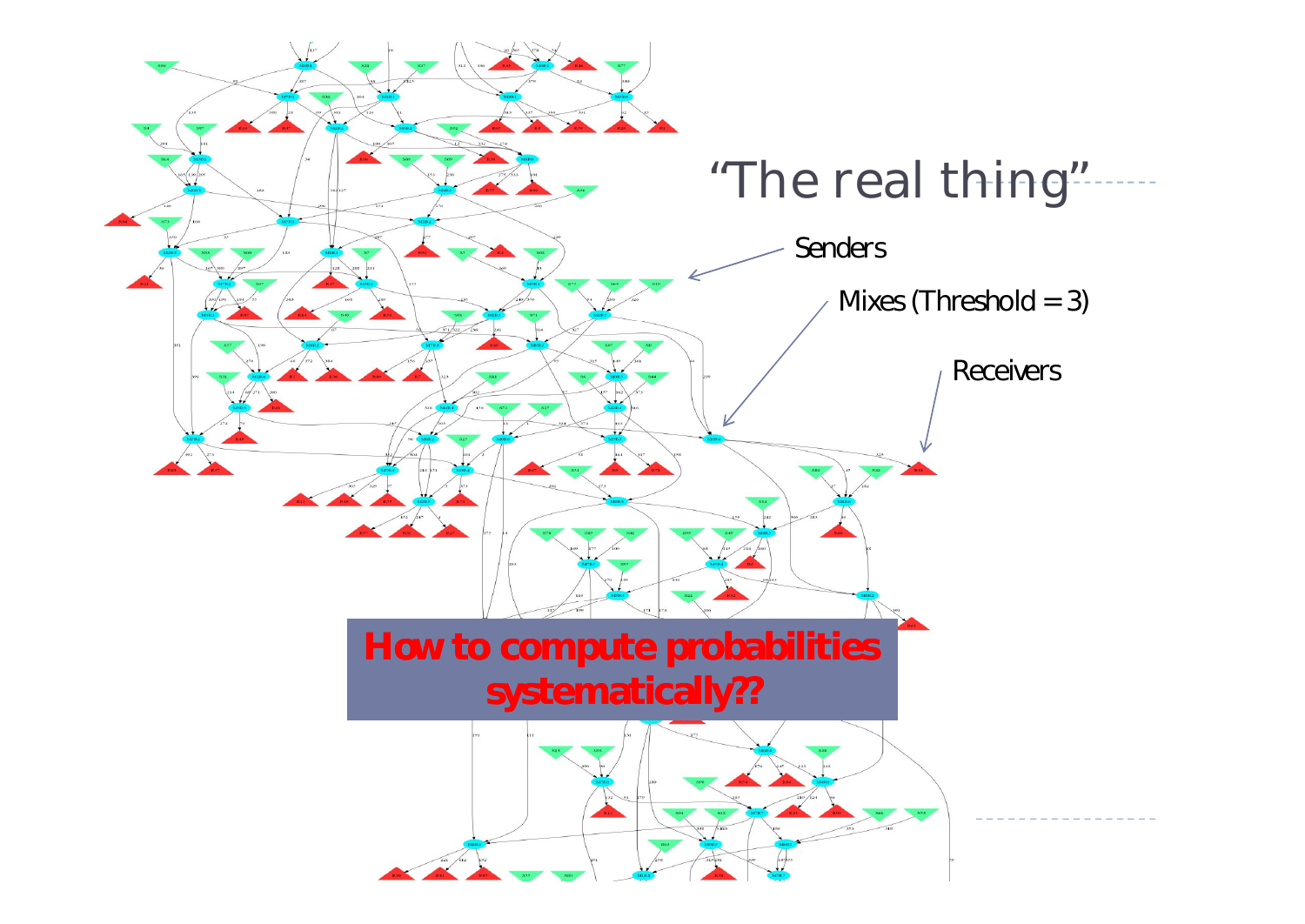Find *"hidden state"* of the mixes

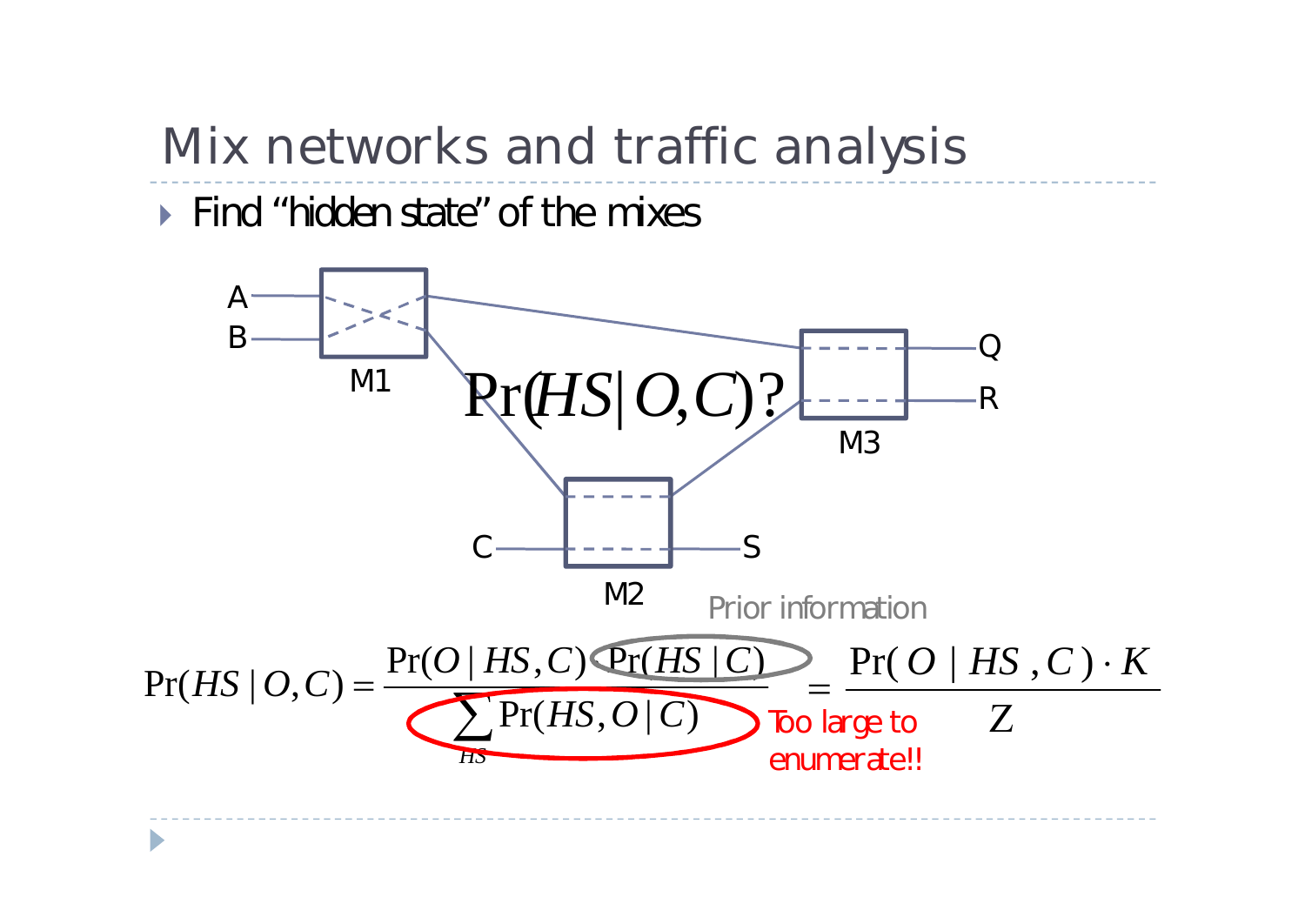

D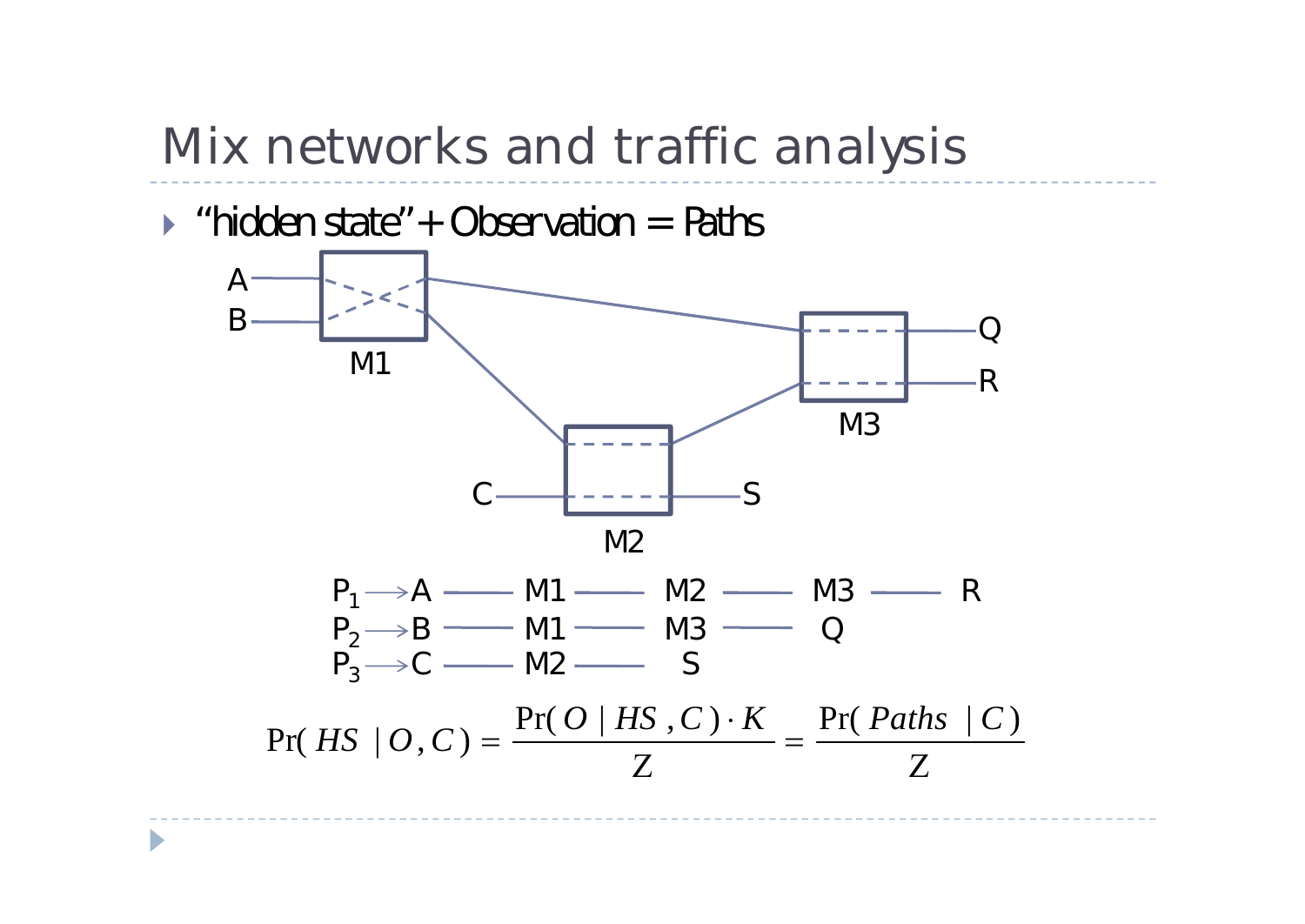#### Bayesian Inference

▶ Actually... we want marginal probabilities



▶ But... we cannot obtain them directly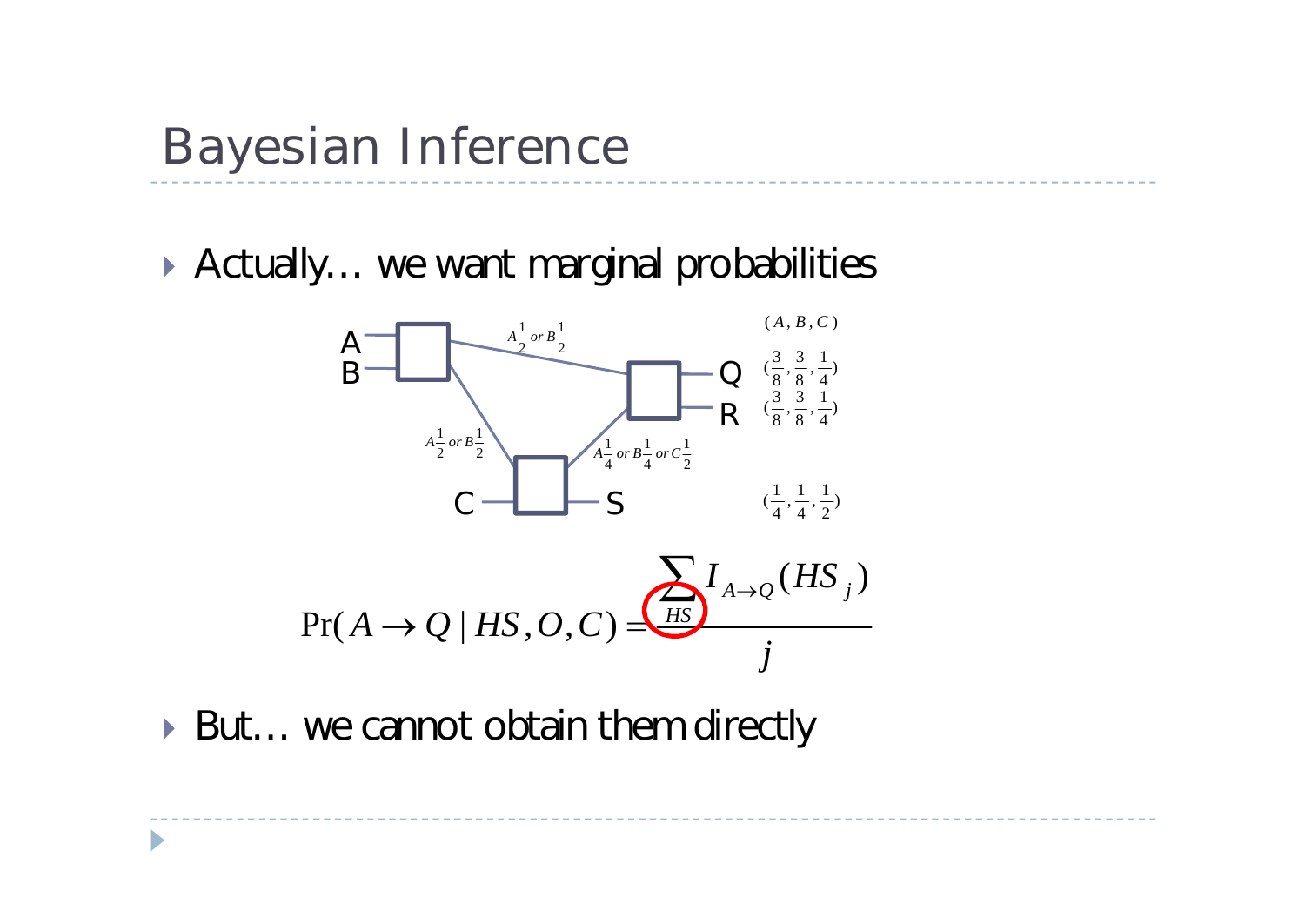Bayesian Inference - sampling

 $\blacktriangleright$  If we obtain samples  $HS_{1}$ , HS<sub>2</sub>, HS<sub>3</sub>, HS<sub>4</sub>, ..., HS<sub>j</sub> ~ Pr( *HS* | O, C)  $(A \rightarrow Q)?$  0 1 0 1 … 1 How does *Pr(Paths|C)* look like? ▶ Markov Chain Monte Carlo Methods ▶ Metropolis Hastings algorithm *j*  $\sum_{i=1}^{n} I_{A\rightarrow Q}(HS_{i})$  $Pr(A \rightarrow Q \mid HS, O, C) = \frac{HS}{A}$ Z  $=$  $Pr(Paths | C)$  $Pr(HS | O, C)$ *Paths*  $|C$  $HS \mid O,C$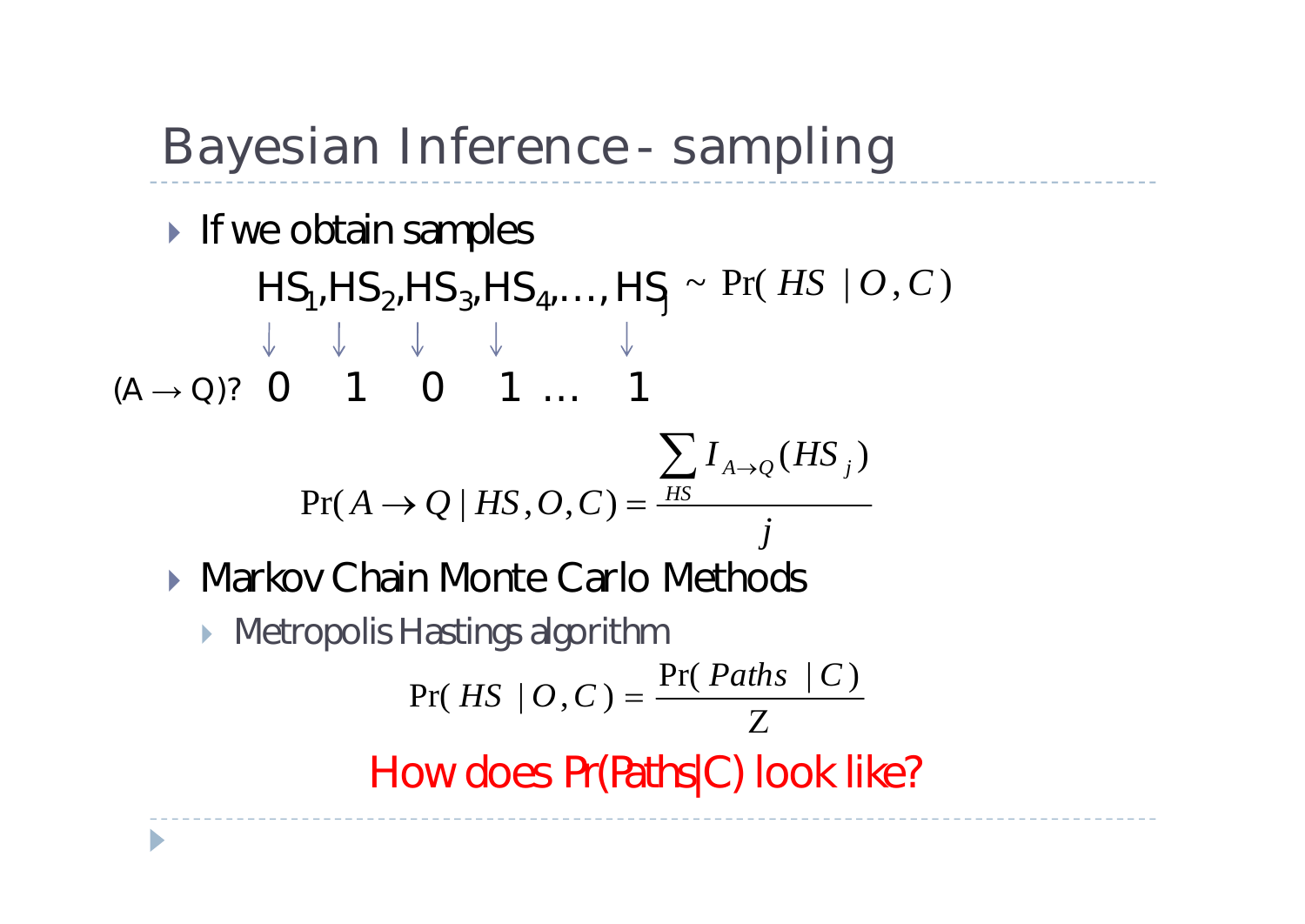# Probabilistic model – Basic Constraints

Users decide independently

$$
Pr(Paths | C) = \prod_{x} Pr(P_x | C)
$$

- **Example 1** Length restrictions  $Pr(L = l | C)$  with any distribution  $\blacktriangleright$  e.g. uniform (  $\boldsymbol{\mathsf{L}}_{\textsf{min}}$ ,  $\boldsymbol{\mathsf{L}}_{\textsf{max}}$ ) 1  $Pr(L = l | C)$  $L_{\text{max}} - L$  $L = l \mid C$ - $= l | C$  =
- ▶ Node choice restrictions
	- Choose I out of the N<sub>mix</sub> node available Pr(M<sub>x</sub> | L = l, C) =  $\frac{1}{P(N_{mix}, l)}$ 1  $Pr(M_{x} | L = l, C)$  $P$  (  $N$   $_{mix}$  ,  $l$  $M_{\perp}$  |  $L = l, C$ *mix*  $_{x}$  |  $L = l, C$  ) =

 $\mathbf{m}$ ax  $\mathbf{m}$ min

 $\blacktriangleright$  Choose a set  $I_{set}(M_x)$ 

 $Pr(P_x | C) = Pr(L = l | C) \cdot Pr(M_x | L = l, C) \cdot I_{set}(M_x)$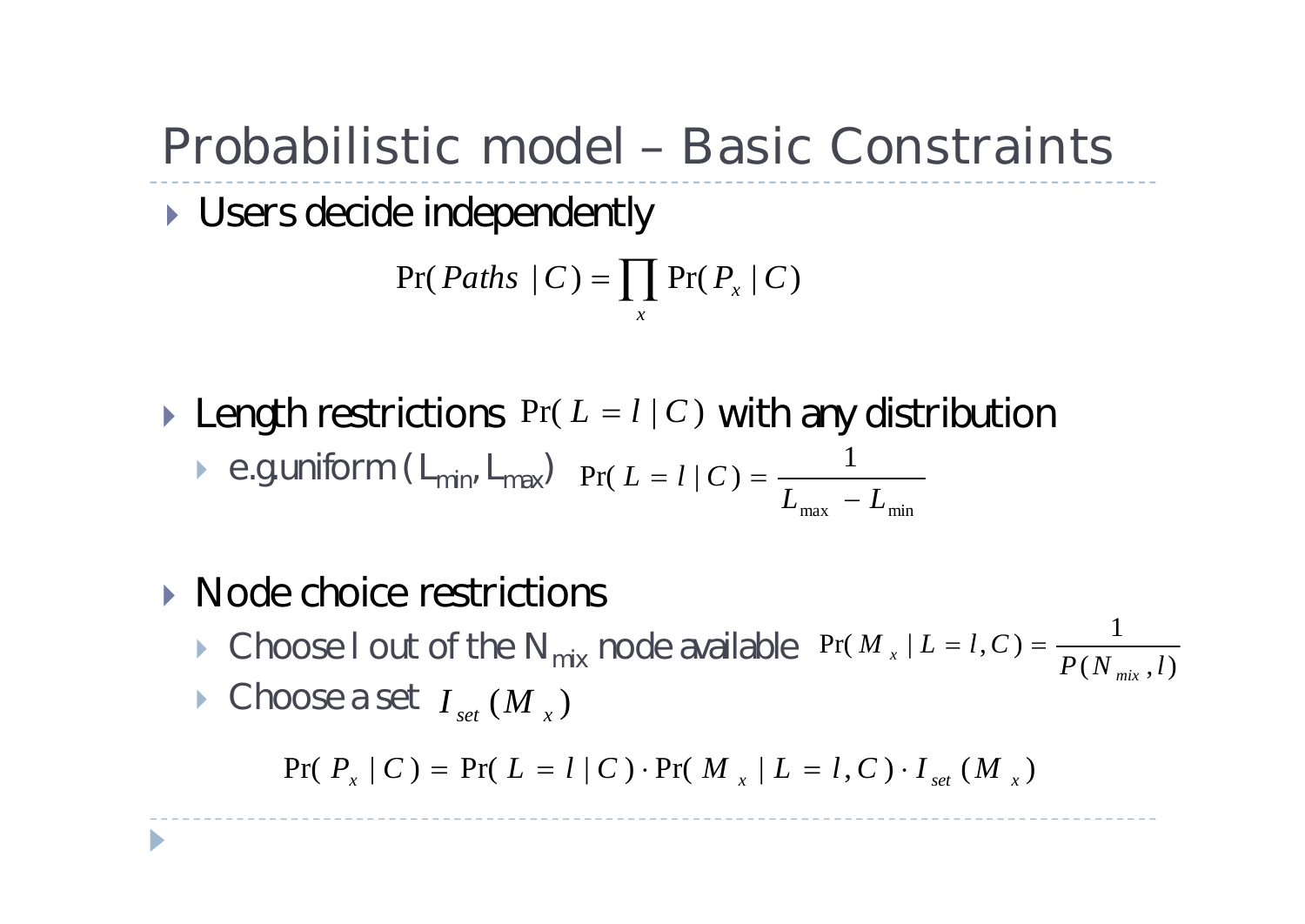#### Probabilistic model – Basic Constraints

**I** Unknown destinations





$$
Pr(P_x | C) = \left[ \sum_{l=L_{obs}}^{L_{max}} Pr(L = l | C) \cdot Pr(M_x | L = l, C) \cdot I_{set}(M_x) \right]
$$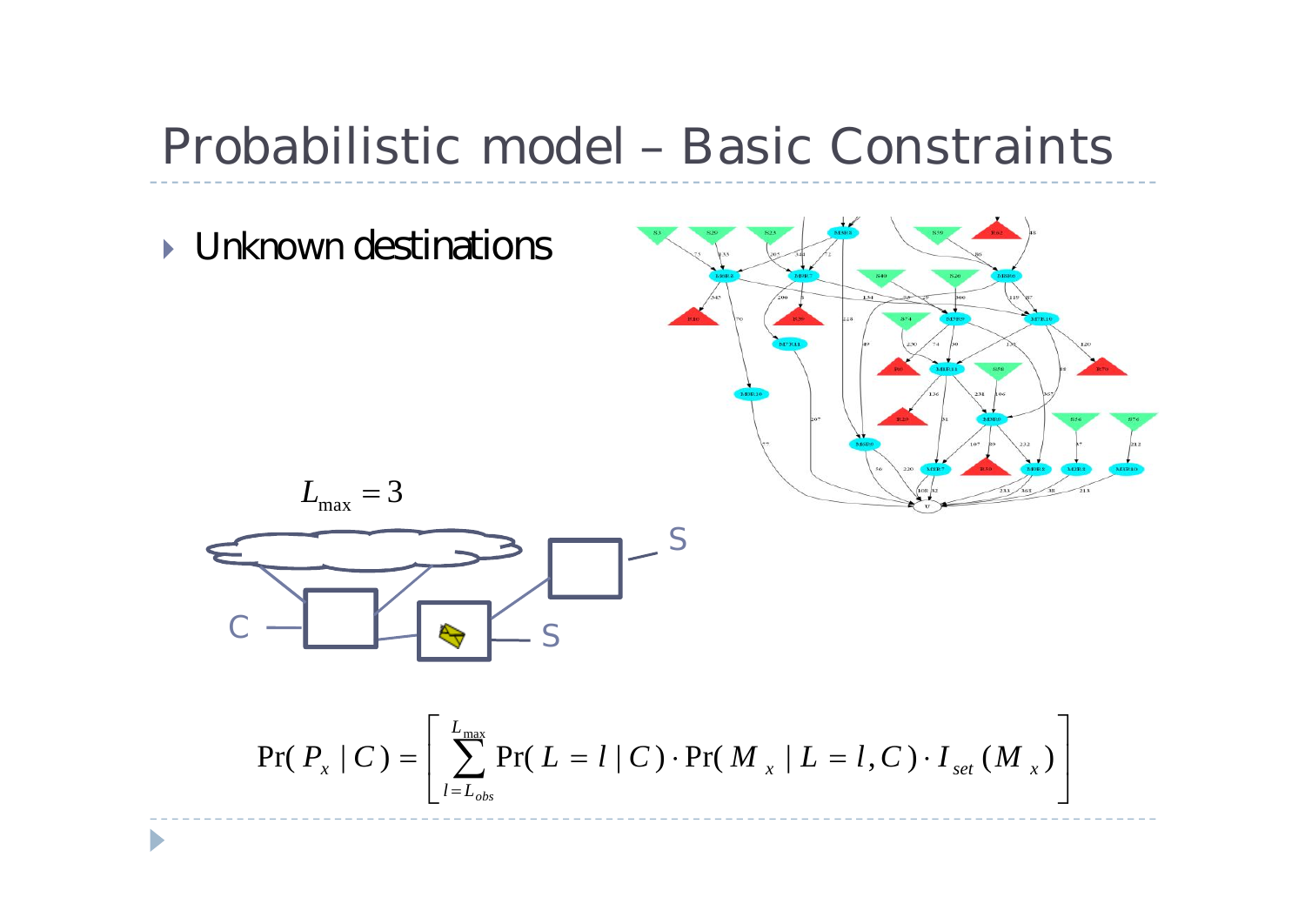## Probabilistic model – More Constraints

▶ Bridging

 $\blacktriangleright$  Known nodes  $I_{\textit{bridging}}$   $(M_{_X})$ 

 $\blacktriangleright$  Non-compliant clients (with probability  $p_{\overline{cp}}$ )

- $\triangleright$  Do not respect length restrictions  $(L_{\min, \; \overline{cp}}, L_{\max, \; \overline{cp}})$
- $\triangleright$  Choose I out of the N<sub>mix</sub> node available, allow repetitions

$$
Pr(M_x | L = l, C, I_{\overline{cp}}(Path)) = \frac{1}{P_r(N_{mix}, l)}
$$

$$
Pr(Paths | C) = \prod_{x} Pr(P_x | C)
$$
  
Pr(Paths | C) = 
$$
\left[ \prod_{i \in P_{\overline{cp}}} p_{\overline{cp}} Pr(P_i | C, I_{\overline{cp}}(P_i)) \right] \cdot \left[ \prod_{j \in P_{cp}} (1 - p_{\overline{cp}}) Pr(P_j | C) \right]
$$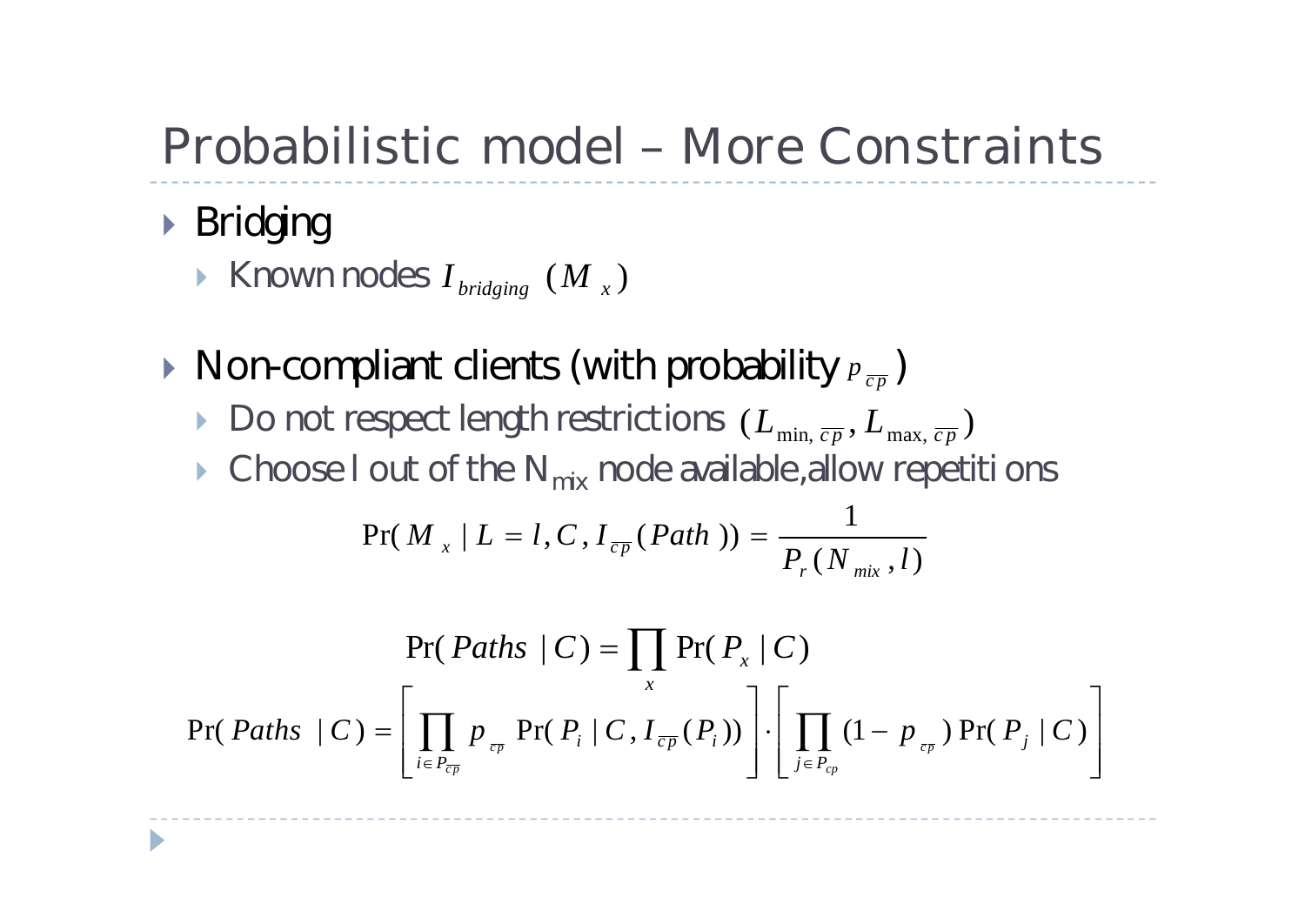# Probabilistic model – More constraints

#### ▶ Social network information

Assuming we know sending profiles  $Pr(Sen_x \rightarrow Rec_x)$ 

 $Pr(P_x | C) = Pr(L = l | C) \cdot Pr(M_x | L = l, C) \cdot I_{set}(M_x) \cdot Pr(Sen_x \to Rec_x)$ 

#### ▶ Other constraints

- ▶ Unknown origin
- **Dummies**
- ▶ Other mixing strategies
- ….

D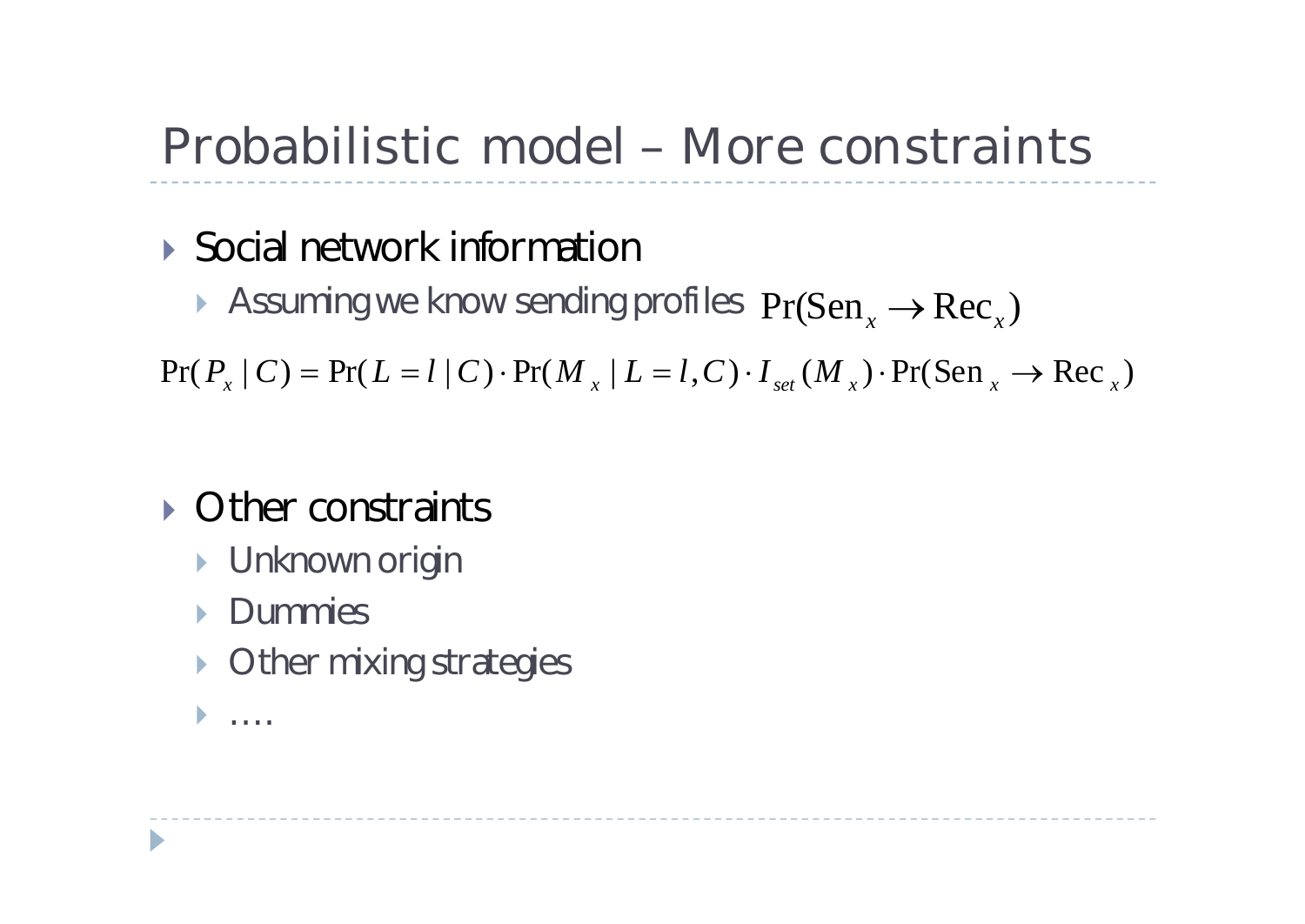# Markov Chain Monte Carlo

▶ Sample from a distribution difficult to sample from directly

$$
Pr(HS | O, C) = \frac{Pr(O | HS, C) \cdot Pr(HS | C)}{\sum_{HS} Pr(HS, O | C)} = \frac{Pr(O | HS, C) \cdot K}{Z} = \frac{Pr(Paths | C)}{Z}
$$

- ▶ 3 Key advantages:
	- Requires generative model (we know how to compute it!)
	- Good estimation of errors
		- $\triangleright$  Not false positives and negatives
	- ▶ Systematic

D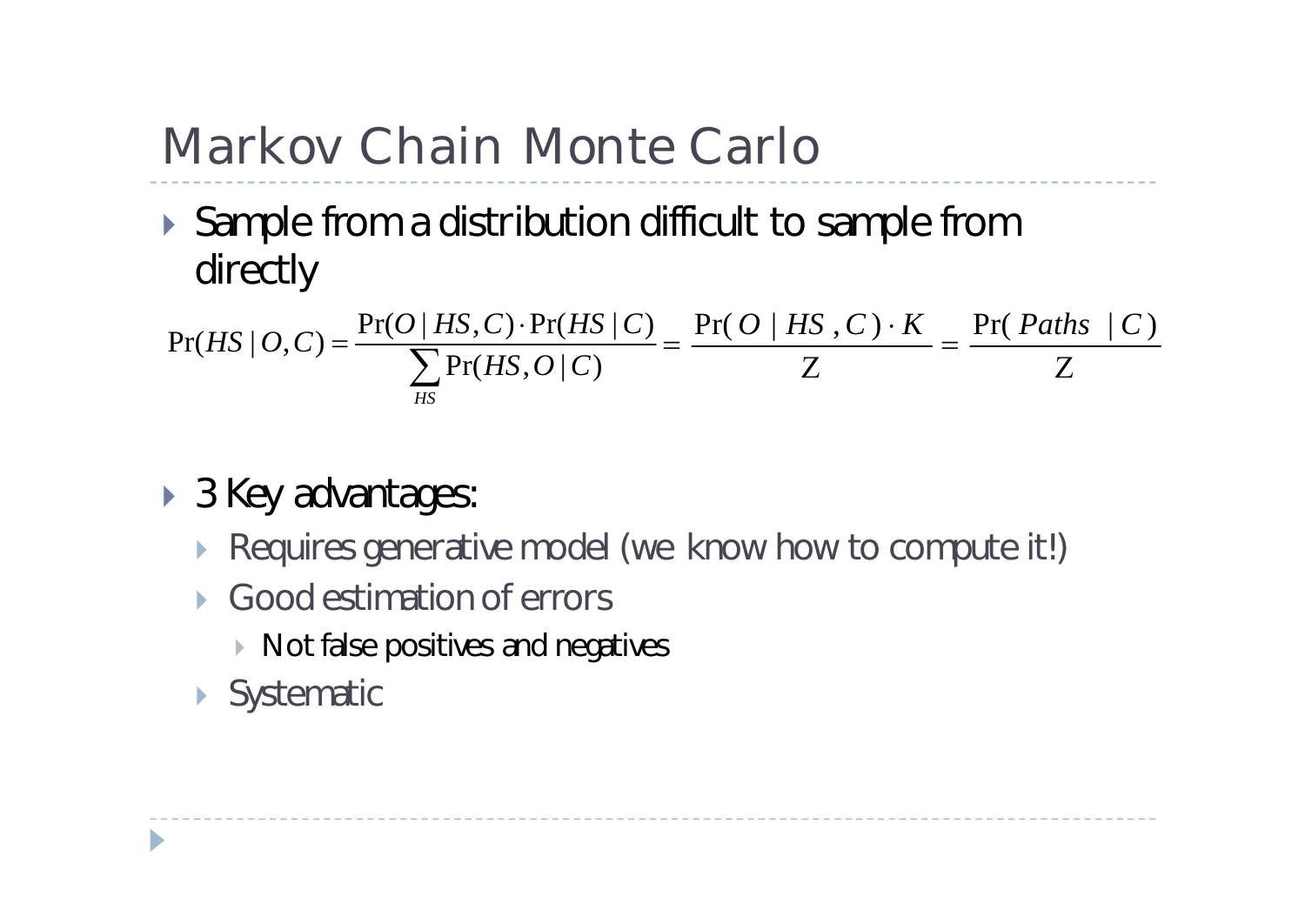# Metropolis Hastings Algorithm

▶ Constructs a Markov Chain with stationary distribution Pr(*HS* |  $O, C$ )

 $Q(HS_{current} | HS_{candidate})$ 



\n- 1. Compute 
$$
\alpha = \frac{\Pr(HS_{candidate})Q(HS_{candidate} \mid HS_{current})}{\Pr(HS_{current})Q(HS_{current} \mid HS_{candidate})}
$$
\n- 2. If  $\alpha \geq 1$
\n

else  $u \sim U(0,1)$ if *u* else *HScurrent HScandidate HScurrent HScandidate HScurrent HScurrent*

 $\blacktriangleright$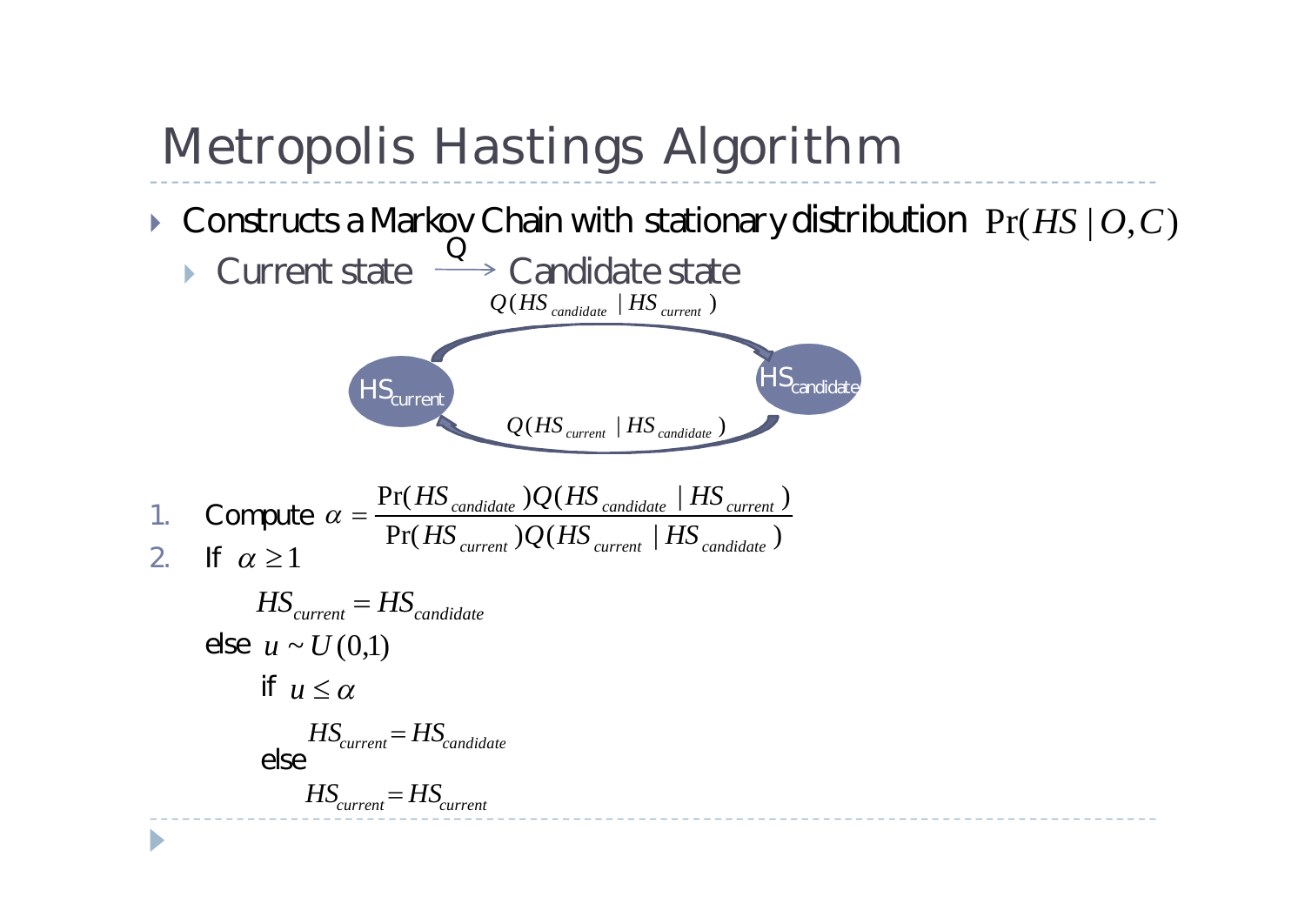

 $\triangleright$  Tansition Q: swap operation

 $\blacktriangleright$ 



**More complicated transitions for non-compliant clients**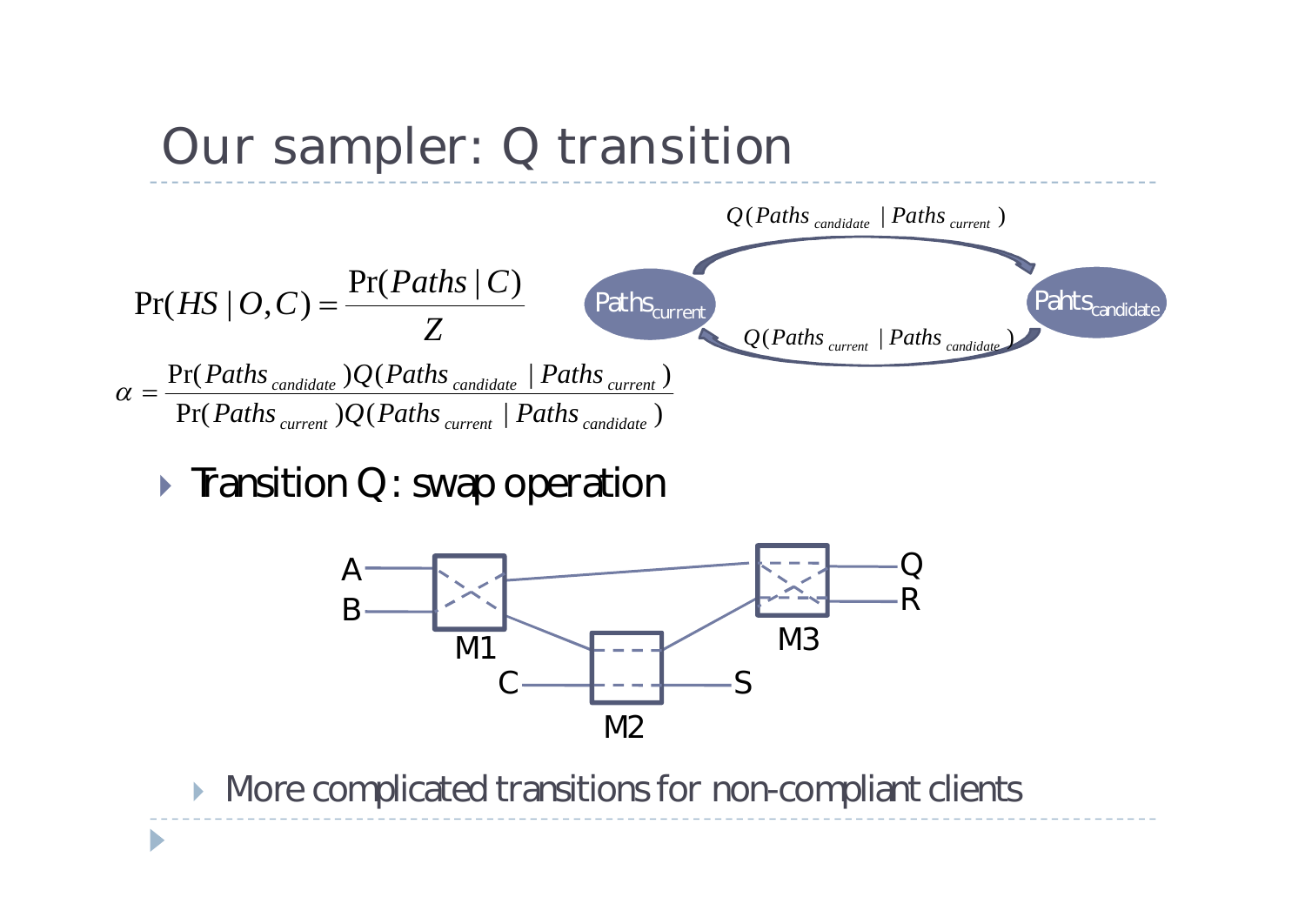#### **Iterations**  $Q(Paths_{candidate} | Paths_{current})$  $Pr(Paths | C)$ *Paths C*  $Pr(HS | O, C) = \frac{Pr(Tattn) | O)}{Z}$  Paths<sub>current</sub> Pahts<sub>candidate</sub>  $HS | O, C$ *Z* ( | ) *Q Paths current Paths candidate* ▶ Consecutive samples dependant  $\alpha$  Sufficiently separated  $\alpha$ Paths  $Pr(Paths<sub>i</sub> | Paths<sub>j</sub>) = Pr(Paths<sub>i</sub>)$ Paths Paths<sub>i</sub> Paths  $\Rightarrow$ Paths Paths Paths Paths Paths  $Paths_i$   $\leftarrow$  Paths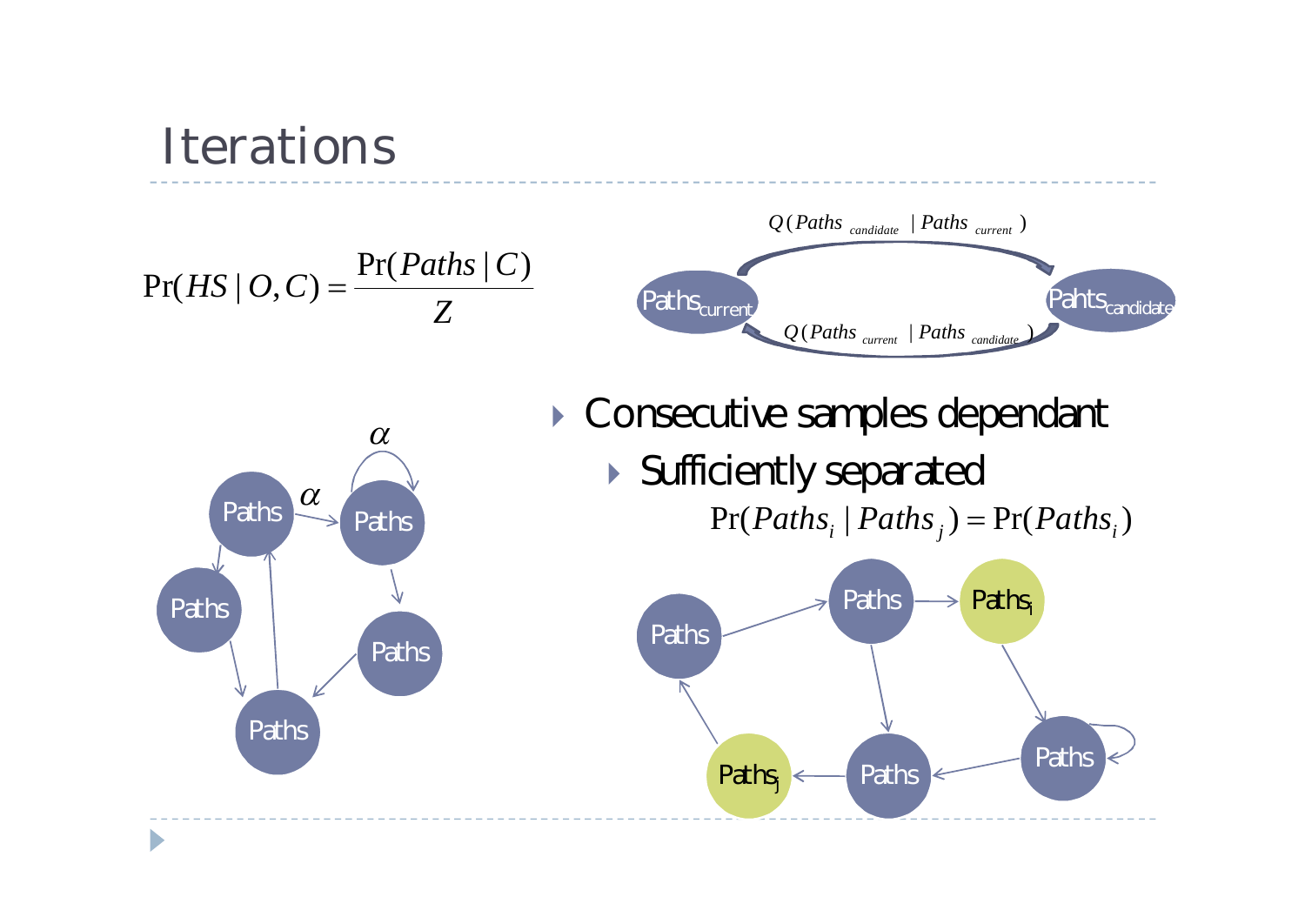#### Error estimation



$$
\begin{array}{ccccccccc}\n & P_1 & P_2 & P_3 & P_4 \\
 & \downarrow & \downarrow^2 & \downarrow^3 & \downarrow^4 & \\
(A \rightarrow Q)? & 1 & 0 & 1 & 0 & \rightarrow \Pr(A \rightarrow Q) = \frac{\sum I_{A \rightarrow Q}}{j}\n\end{array}
$$

#### ▶ Error estimation

 $\triangleright$  Bernouilli distribution

 $Pr[ \text{Paths } \frac{1}{2}, \text{Paths } \frac{2}{2}, \text{Paths } \frac{3}{2}, \dots | \text{Pr}(A \rightarrow Q)]$ 

Prior Beta(1,1) ~ uniform

 $Pr[Pr(A \rightarrow Q) | Paths_{1}, Paths_{2}, Paths_{3}, ...]$ 

$$
Pr(A \to Q) \sim Beta \left( \sum_{Paths} I_{A \to Q} (Path_{i}) + 1, \sum_{Paths} I_{\neg A \to Q} (Path_{i}) + 1 \right)
$$

▶ Confidence intervals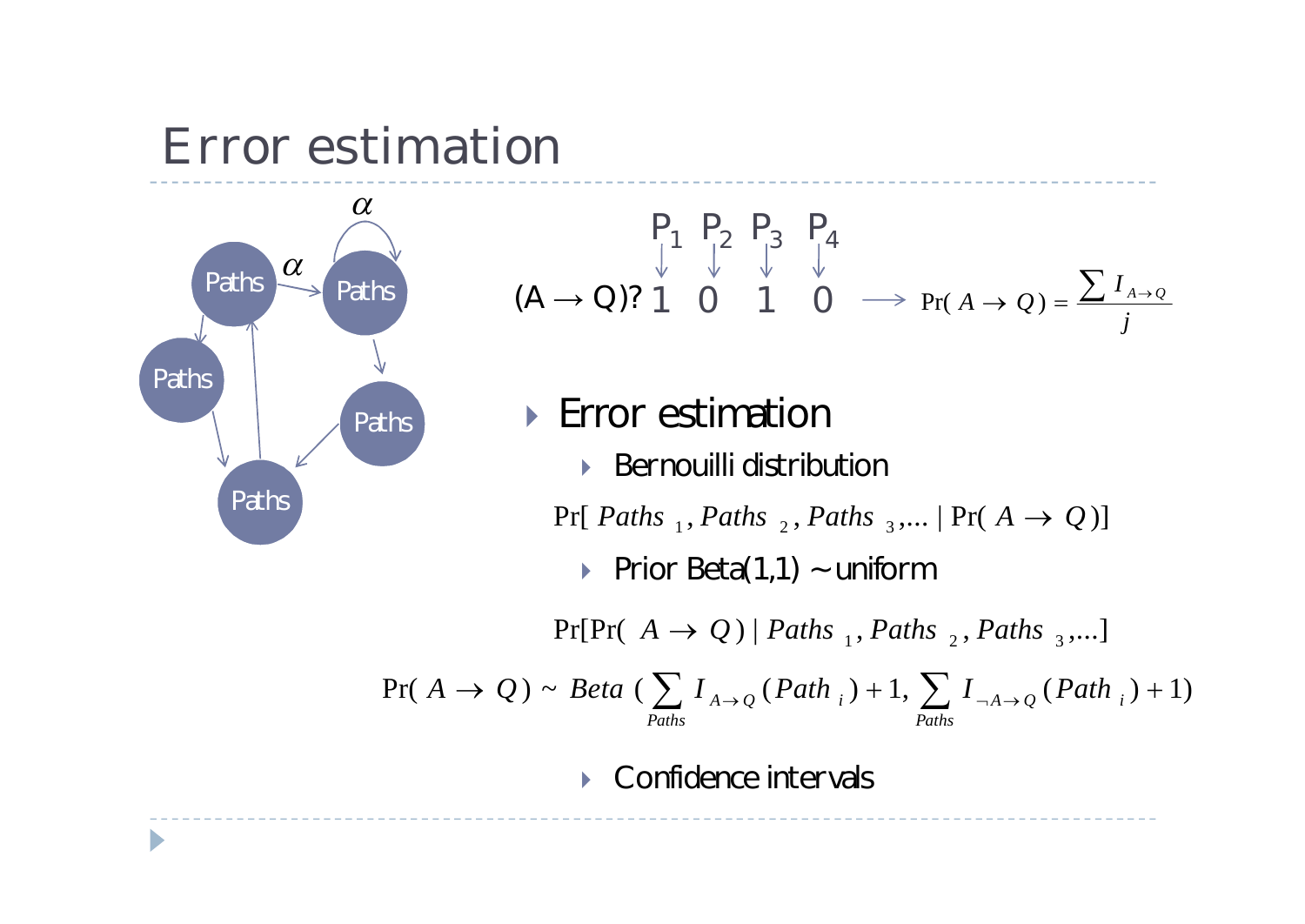# Evaluation

- 1. Create an instance of a network
- 2. Run the sampler
- 3. Choose a target sender and a receiver
- 4. Estimate probability *j*  $I_{\text{Sen }\rightarrow \text{Rec}}$  (*Paths Paths*  $\sum I_{\text{Sen }\rightarrow \text{Rec}}$  (*Paths* <sub>*j*</sub>  $\rightarrow$  Rec ) =  $(Paths_{i})$  $Pr(Sen \rightarrow Rec)$  $Sen \rightarrow Rec$
- 5. Check if actually Sen chose Rec as receiver  $I_{\text{Sen}\to\text{Rec}}(network)$
- 6. Choose new network and go to 2

Events should happen with the estimated probability

$$
Pr(Sen \rightarrow Rec) = \frac{\sum_{Paths} I_{Sen \rightarrow Rec} (Paths_{j})}{j} = E(I_{Sen \rightarrow Rec} (network))
$$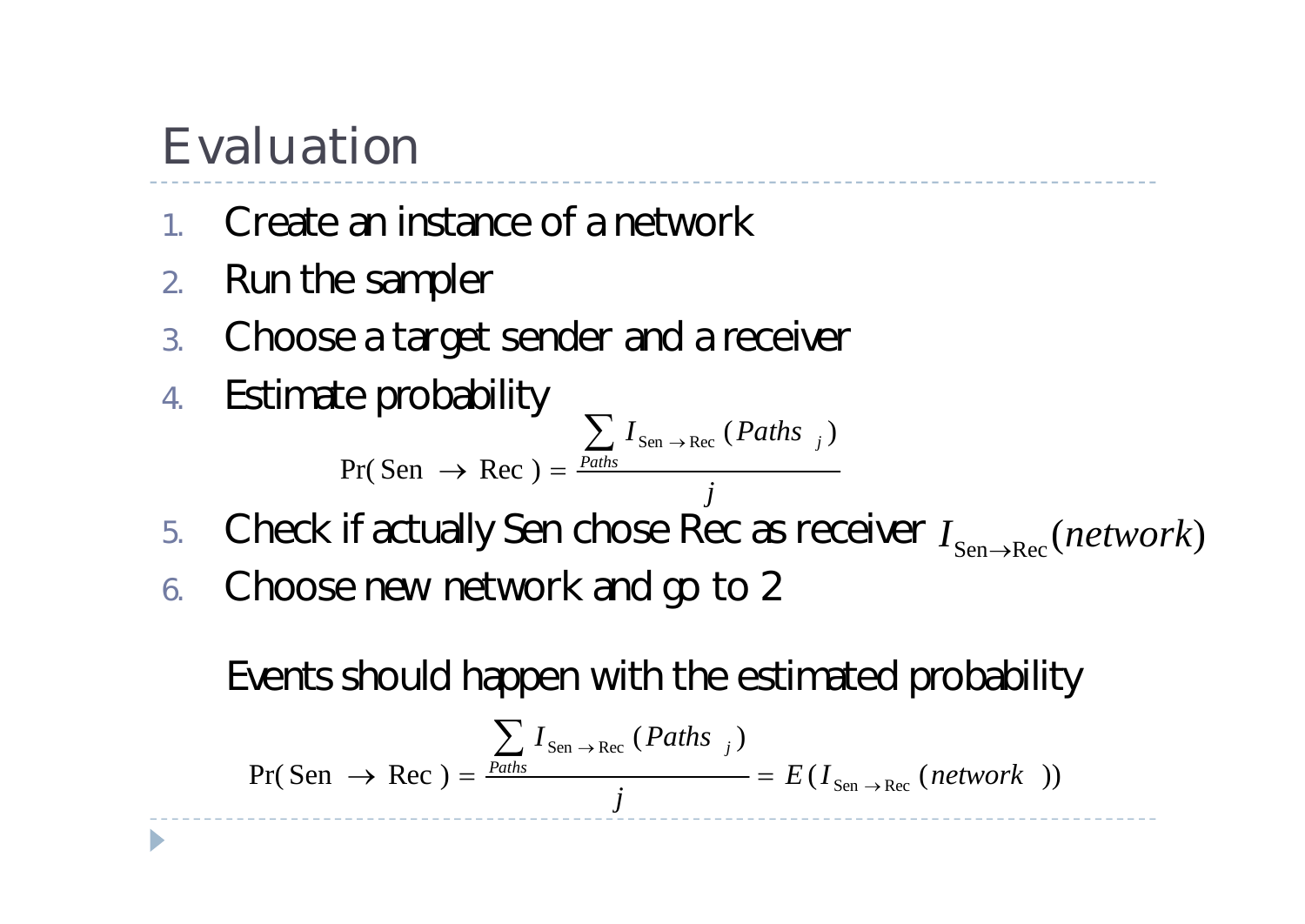Results – compliant clients

nessages=50, Nmix=3, Threshold=3, M-HSamples=500, Iterations=6011 COMP

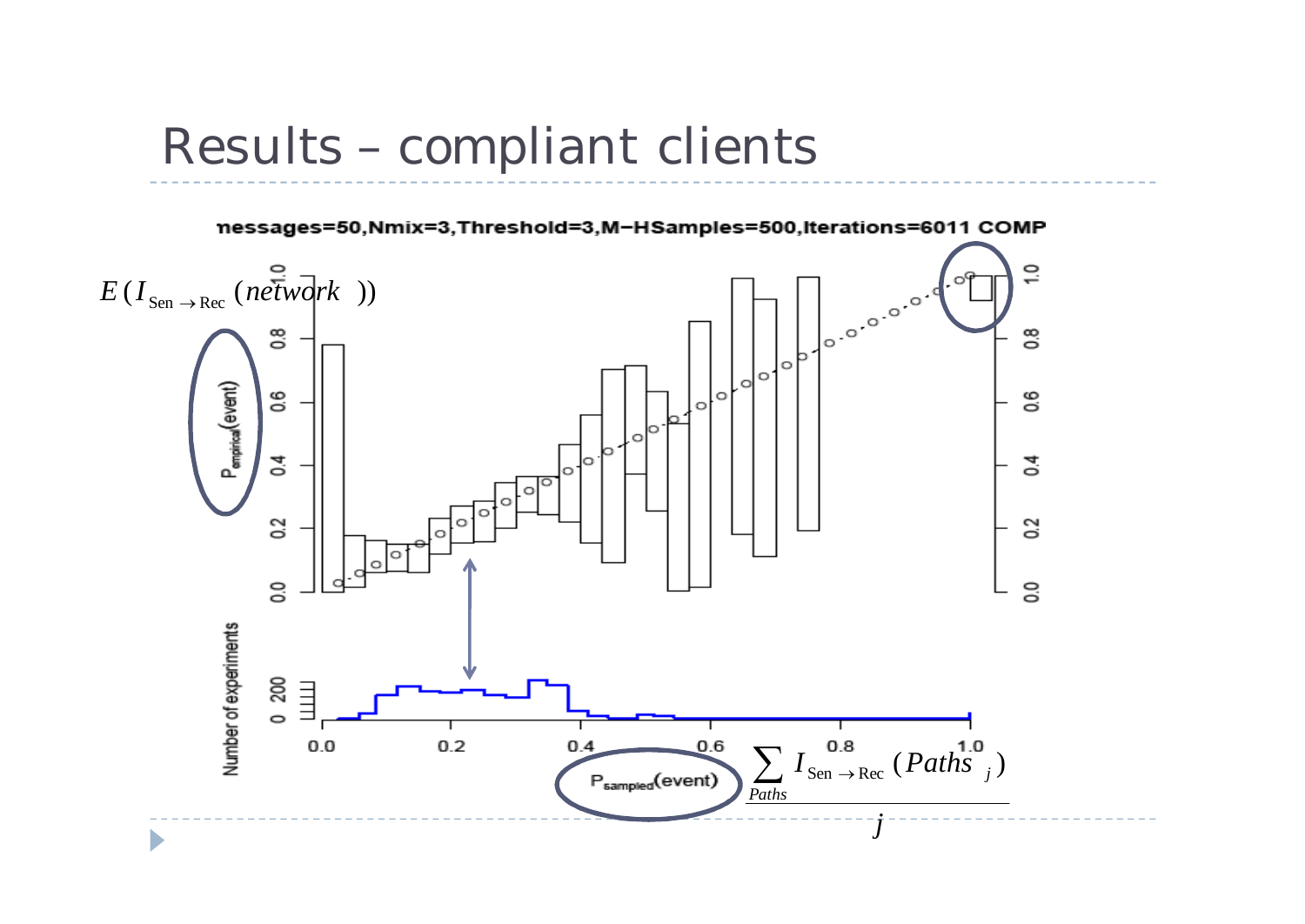#### Results – 50 messages

 $\blacktriangleright$ 

Nmessages=50, Nmix=3, Threshold=3, M-HSamples=500, Iterations=6011

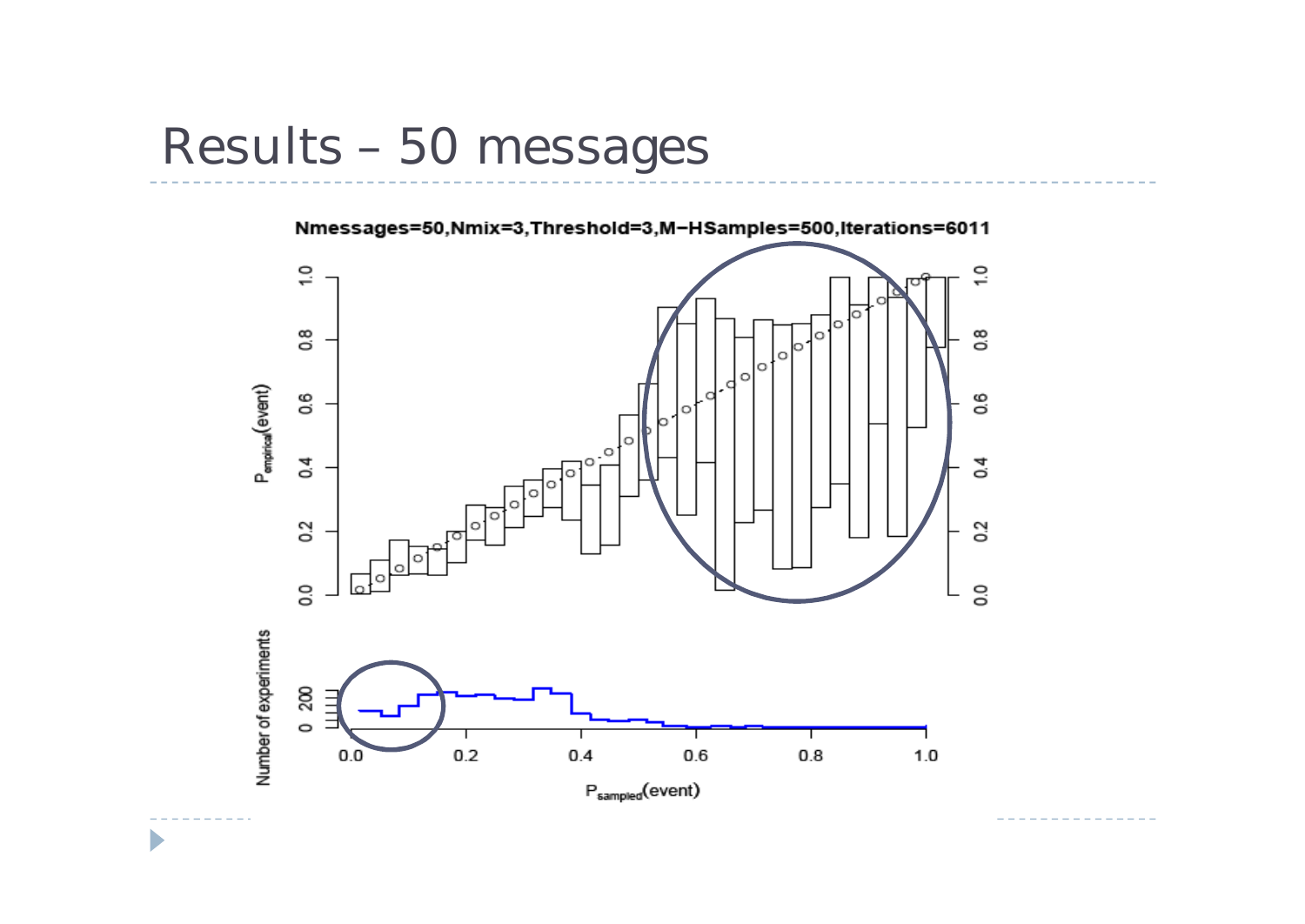#### Results – 10 messages

 $\blacktriangleright$ 

#### Nmessages=10, Nmix=3, Threshold=3, M-HSamples=500, Iterations=6011

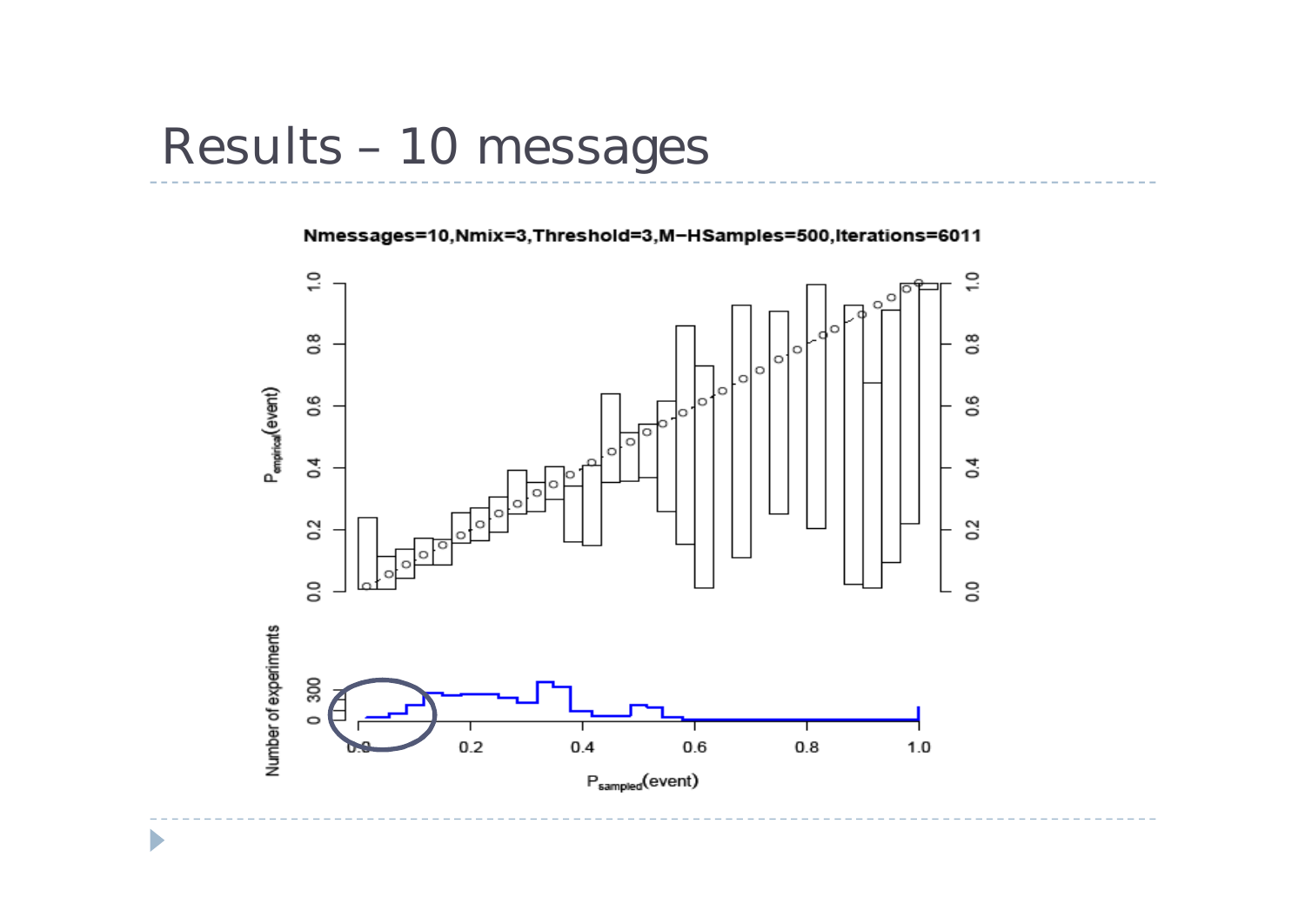#### Results – big networks

Nmessages=100, Nmix=5, Threshold=10, M-HSamples=1000, Iterations=401

 $\blacktriangleright$ 

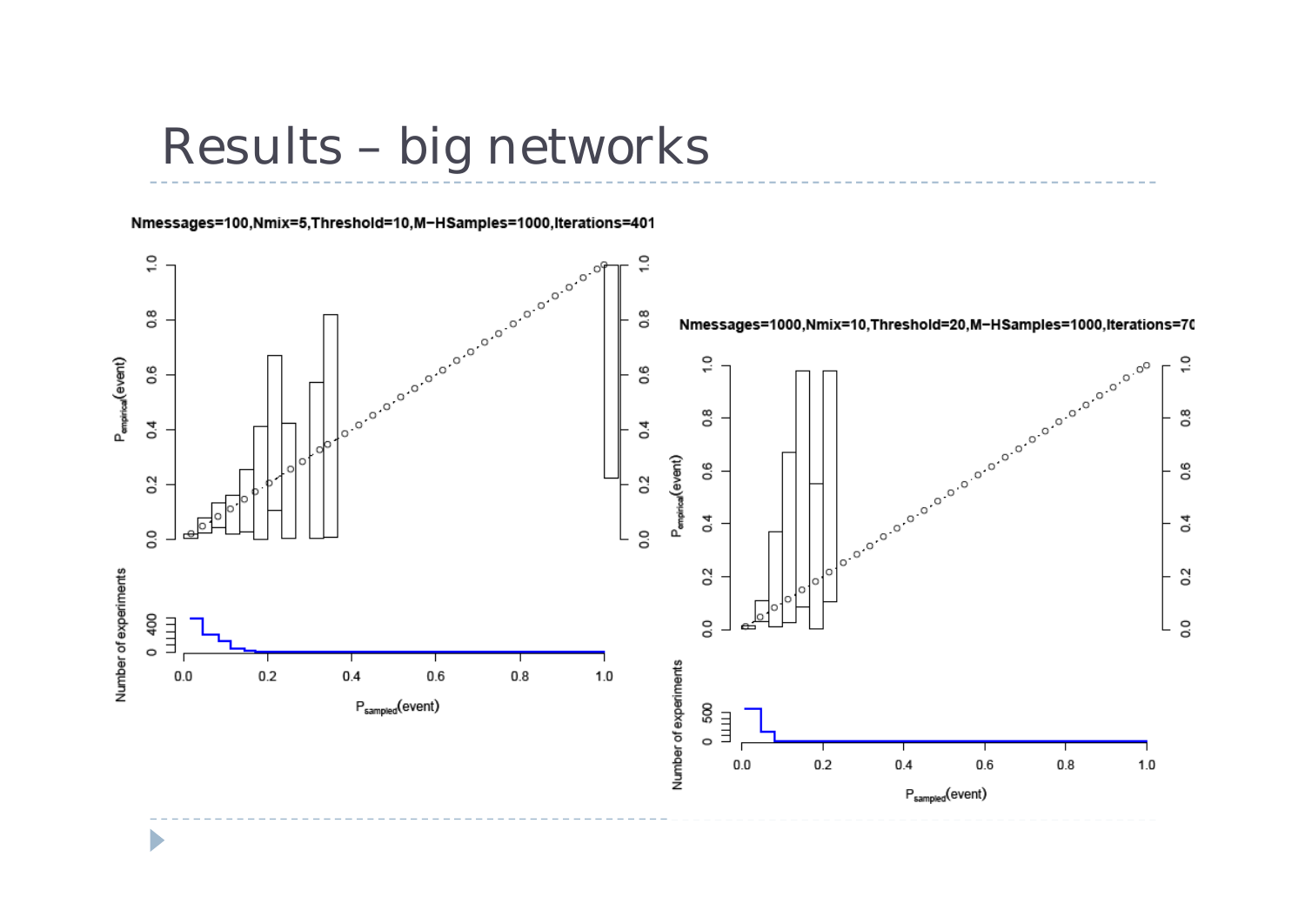#### Performance – RAM usage

| <b>Nmix</b> |    | <b>Nmsg</b> | Samples | RAM(Mb) |  |
|-------------|----|-------------|---------|---------|--|
|             |    | 10          | 500     | 16      |  |
| 3           | 3  | 50          | 500     | 18      |  |
| 5           | 10 | 100         | 500     | 19      |  |
| 10          | 20 | 1 0 0 0     | 1 0 0 0 | 24      |  |
| 10          | 20 | 10 000      | 1 0 0 0 | 125     |  |

- Size of network and population
- Results are kept in memory during simulation
- ▶ Number samples collected increases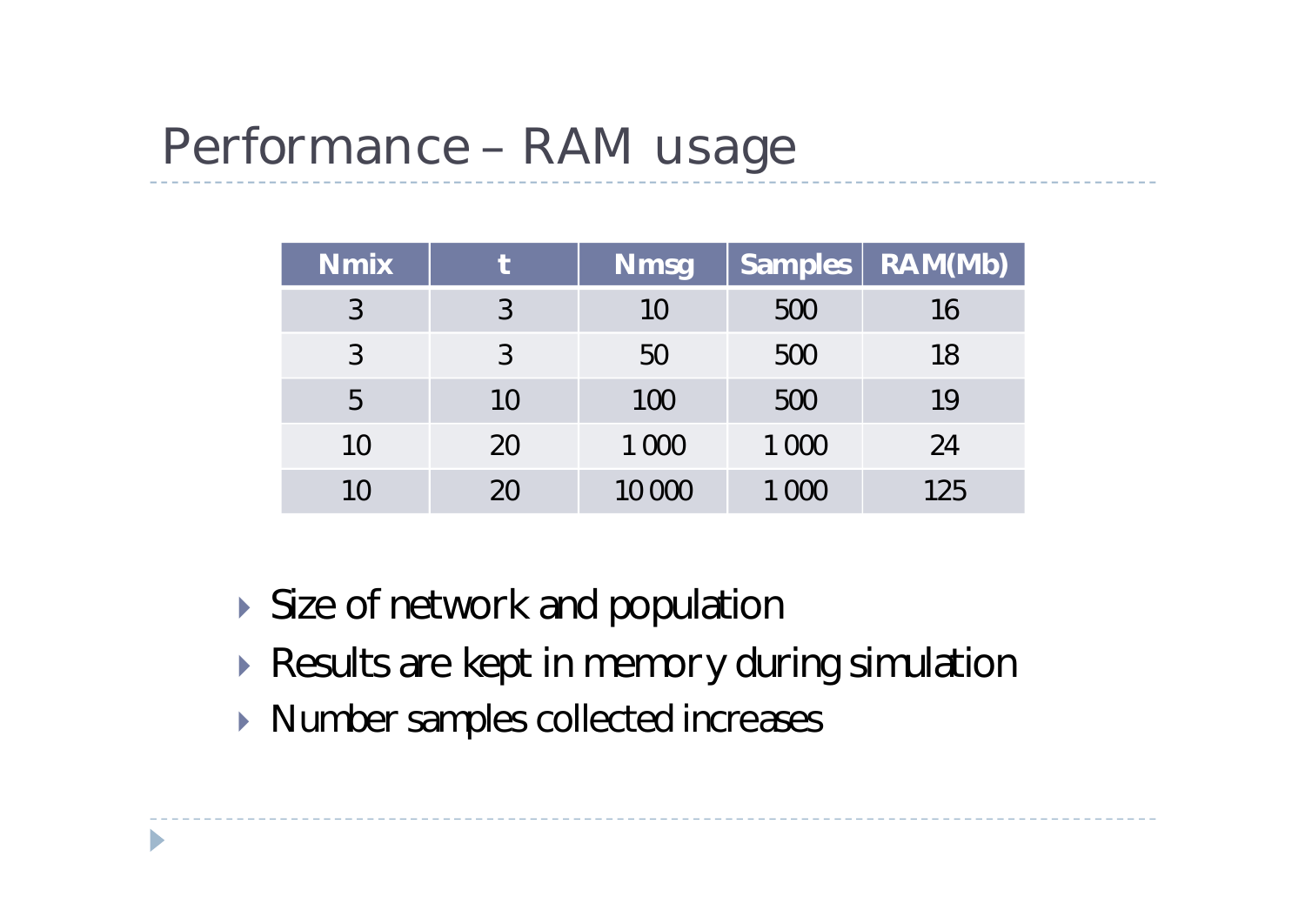# Performance – Running time

| <b>Nmix</b> |    | <b>Nmsg</b> | <b>iter</b> | Full analysis (min) | One sample(ms) |
|-------------|----|-------------|-------------|---------------------|----------------|
| 3           |    | 10          | 6011        | 2.33                | 267.68         |
| 3           |    | 50          | 6011        | 2.55                | 306.00         |
| 5           | 10 | 100         | 4011        | 1.58                | 190.35         |
| 10          | 20 | 1 000       | 7011        | 3.16                | 379.76         |

- $\rightarrow$  Operations should be O(1)
	- ▶ Writing of the results on a file

---------------

Different number of iterations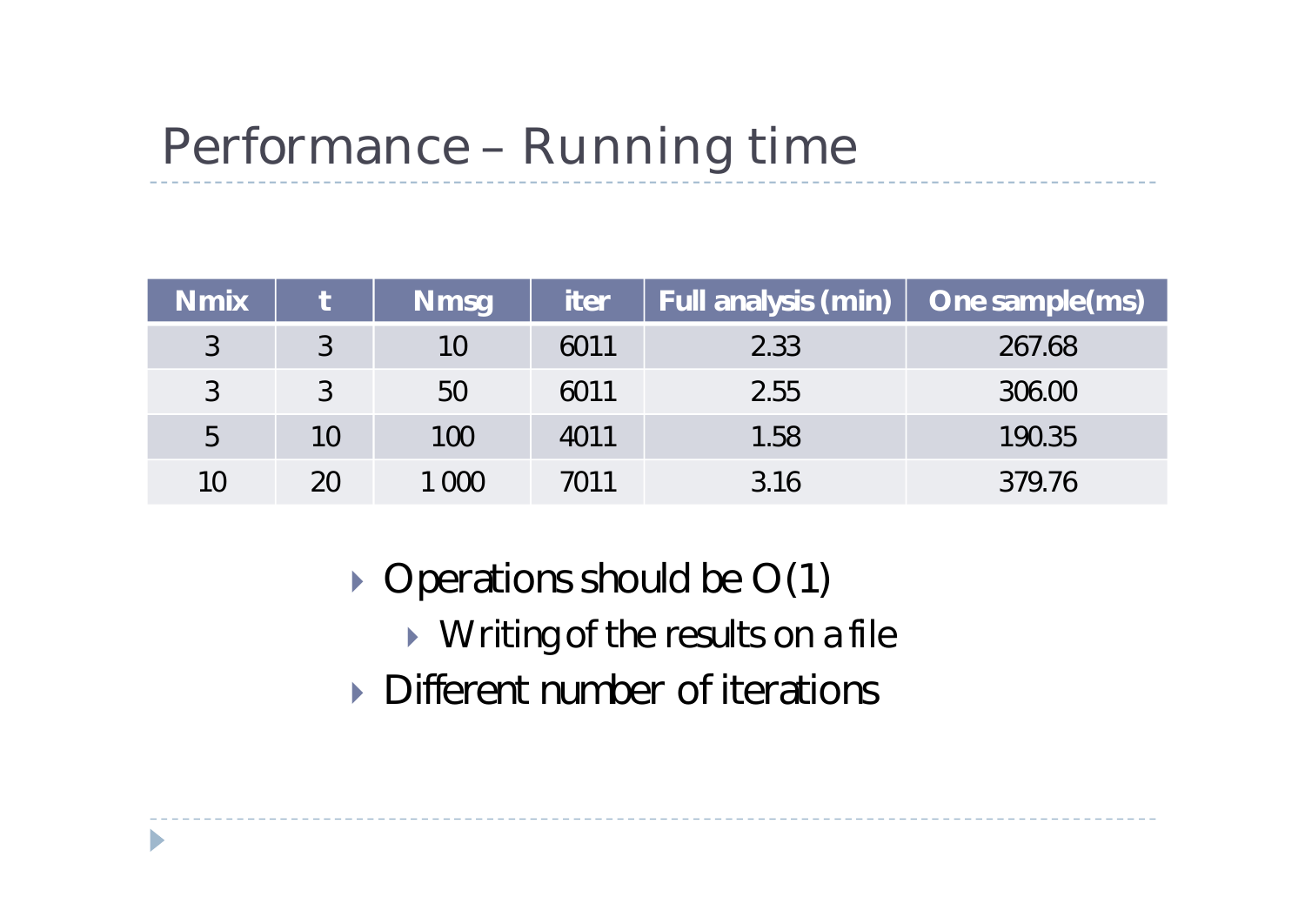### Conclusions

 $\triangleright$  Taffic analysis is non trivial when there are constraints

- ▶ Probabilistic model: incorpor ates most attacks
	- ▶ Non-compliant clients
- ▶ Monte Carlo Markov Chain methods to extract marginal probabilities

\_\_\_\_\_\_\_\_\_\_\_\_\_\_\_\_\_\_\_\_\_\_\_\_

- Future work:
	- ▶ SDA based on Bayesian Inferenc e
	- Added value?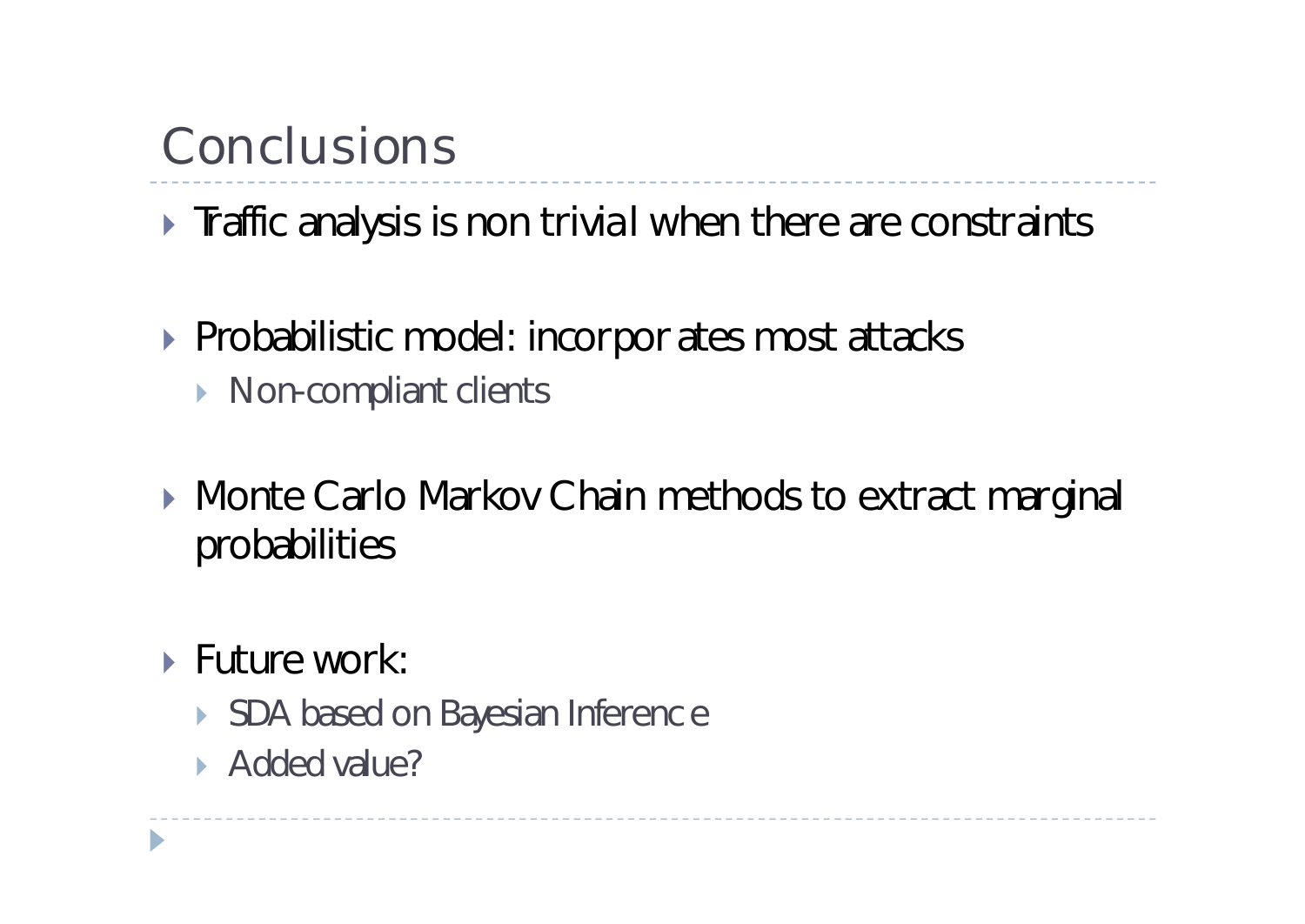# **Thanks for your attention**

Carmela. Troncoso@esat.kuleuven .be

Microsoft technical report coming soon…